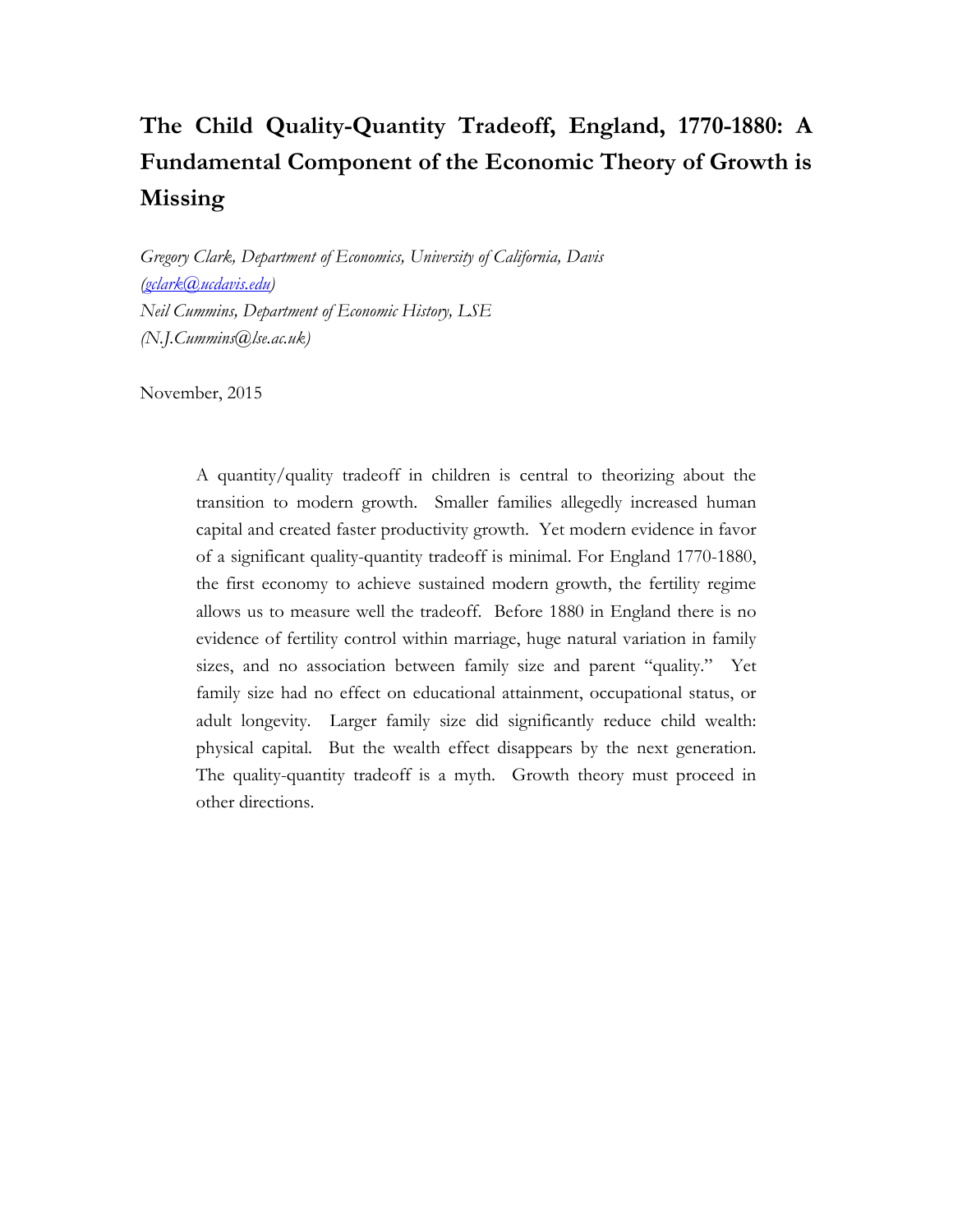# **Introduction**

Modern high income societies have a combination of low fertility levels and high levels of nurture and education for children. There is a lot of human capital. Modern poor societies have high fertility levels, lower levels of nurture for children, and less education. Recent economic theory has taken this regularity, and made it central to the theory of economic growth. Growth, it is argued, stems at base from higher levels of human capital (see, for example, Becker, Murphy, Tamura, 1990, Galor, 2011, Galor and Moav, 2002, Galor and Weil, 2000, Lucas, 2002, O'Rourke et al., 2013, Willis, 1973). But only when circumstances arose in which parents chose to have smaller family sizes was it possible to increase human capital. Parents have limited time and money. The more children parents choose to have, the less input each child receives, and the less effective they will be as economic agents. Economic growth did not come to the world until the last 250 years because before then women gave birth to many children, and these children received little nurture or education to create effective economic agents.

Yet this crucial underlying assumption - that the more children a given set of parents have, the less productive the children will be – rests on the flimsiest empirical evidence. In modern high income societies there is often a negative correlation between family size and measures of child quality. But modern family sizes are determined by parental choices, choices that correlate with unobservable features of parents which influence child quality. Tests of the quality-quantity tradeoff using the accident of the twining of second births have failed to detect a significant tradeoff – though here the range of variation in family size is 2- 3, while we shall see that preindustrial families has much greater size variance.

In this paper we utilize a dataset containing the histories of a set of English families which had rare surnames 1770-2012, described below. Using birth, death and marriage records, probate records, censuses, and other sources we reconstructed the histories of 58,000 individuals dying 1770 and later. In England for marriages commencing 1770-1879 there is no significant association between fertility and parent "quality". But more importantly nearly all family size variation lay outside the control of parents, so that the bias caused by correlations between family size and "quality" is minimized. We thus get largely unbiased estimates of the correlation between size and education, occupation, longevity and wealth. The conclusion is that family size has no effect on education, occupation, longevity, or even on wealth, though in this case it is wealth at death relative to wealth inherited.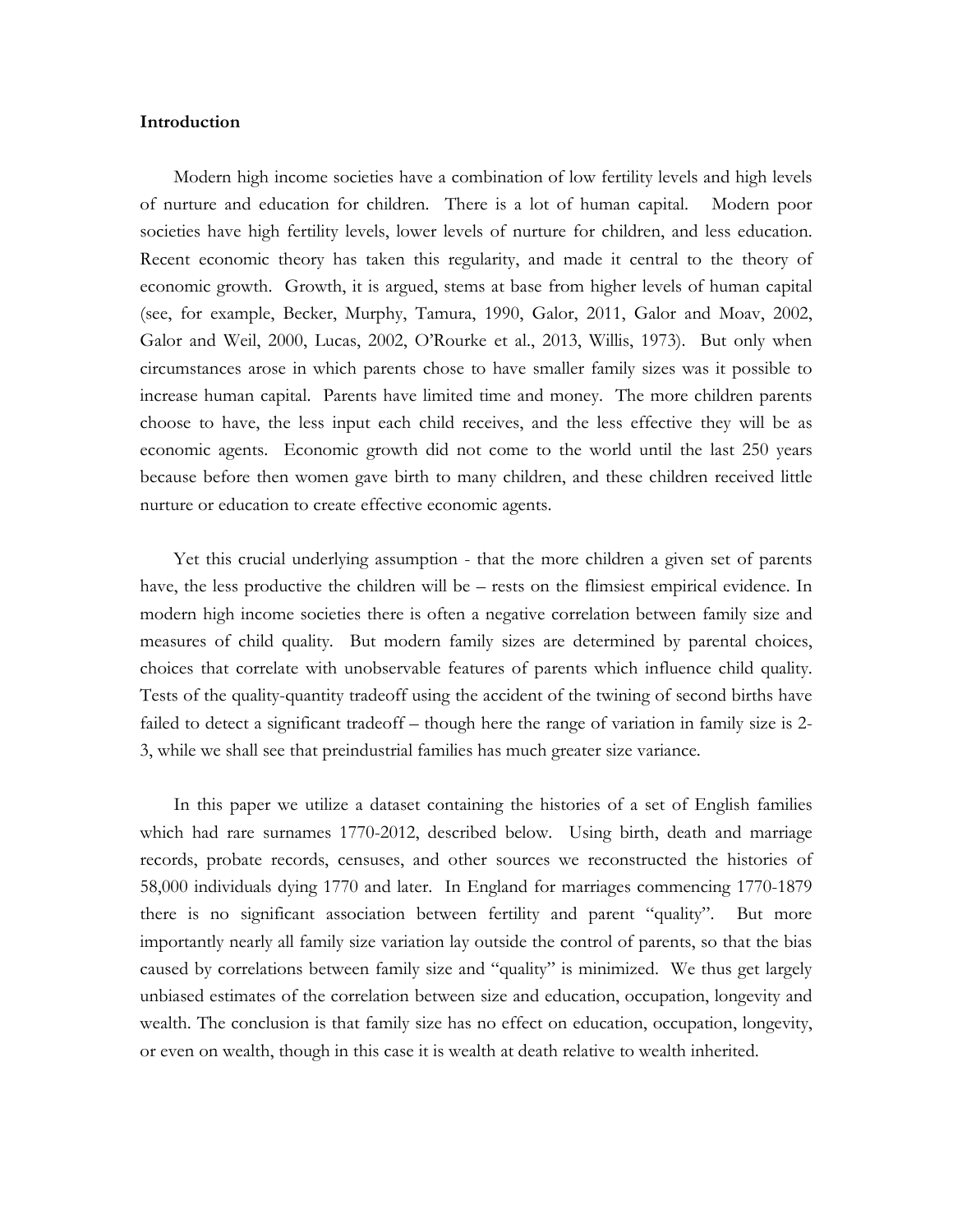

**Figure 1: Fraction of males in education or training, ages 10-20, 1881-1891**

**Sources**: See Data Description below.

 $\overline{\phantom{a}}$ 

The period of study, marriages 1770-1879 is already one where there were considerable investments in education and training. Figure 1 shows, for example, the percentage of males born 1860-80 described as "scholars", "apprentices," or with no occupation, in the censuses of [1](#page-2-0)881 and 1891.<sup>1</sup> For families from richer lineages this was 86% at ages 14-15, while for the poorer ones it was still 48%. Even at ages 16-17 78% of those from wealthier lineages had not entered the regular labor force, while 27% of those from poorer families were still not in regular employment. The age we are looking at here is already the modern one of significant human capital.

<span id="page-2-0"></span><sup>1</sup> In some cases children still clearly in school had their occupations left as blank by the census enumerators, so we have counted all people not in regular employment in figure 1.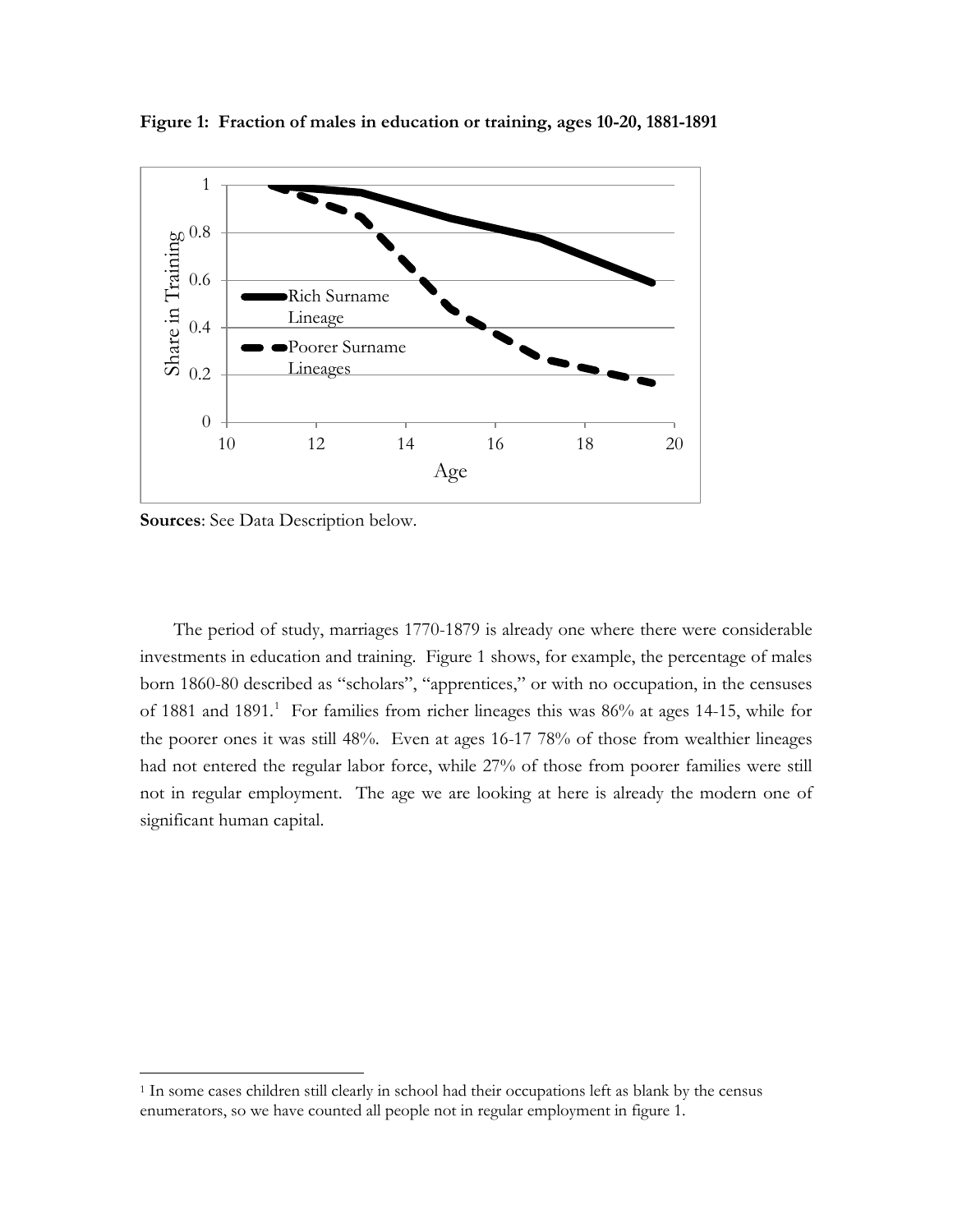# **Measuring the Quality-Quantity Tradeoff**

The empirical evidence for a quality-quantity tradeoff is based on negative correlations between family size and the measurable 'quality' (educational attainment, health) of offspring. Studies of modern populations show a negative correlation between child numbers and educational and economic achievement.<sup>[2](#page-3-0)</sup> These studies also recently highlighted differing trade-offs for groups at different socioeconomic levels. Grawe (2009) for the US, and Lawson and Mace (2009) for Britain, for example, find a stronger qualityquantity tradeoff for richer families.

However, to capture the causal quality-quantity trade-off, researchers must control for the endogeneity of modern family size. Parent influences on child "quality" can follow two potential routes, as in figure 1. Since in the modern world high 'quality' parents also have smaller numbers of children, the observed negative correlation between N and child quality may stem just from the positive correlation of parent and child quality. Estimates  $\hat{\beta}$  of  $\beta$  in the regression

$$
q = \beta N + u,\tag{1}
$$

where q is child quality, N child numbers, and u the error term are biased towards the negative, because of the correlation between *N* and *u*.

To uncover the true relationship investigators have followed a number of strategies. The most important is to look at exogenous variation in family size caused by the accident of twin births (e.g. Rosenzweig and Wolpin, 1980a, Angrist et al., 2006, Li, Zhang, and Zhu, 2008). In a world where the modal family size is 2, there are a number of families who accidentally end up with 3 children because their second birth is twins. What happens to the quality of children in these families compared to two child families? This however, allows for any very modest variation in family size, and variation well below the typical average family size of pre-industrial Europe where the average pre-industrial marriage would produce 6 births.

 $\overline{\phantom{a}}$ 

<span id="page-3-0"></span> $2^2$  See Grawe (2004), Lawson and Mace (2009) for Britain, Rosenzweig and Wolpin (1980b), Kaplan et al. (1995) for the US, Rosenzweig and Wolpin (1980a), Jensen (2005) for India, Lee (2004) for Korea, Grawe (2003) for Germany, Desai (1995) for 15 developing countries (using heights as a measure of child quality).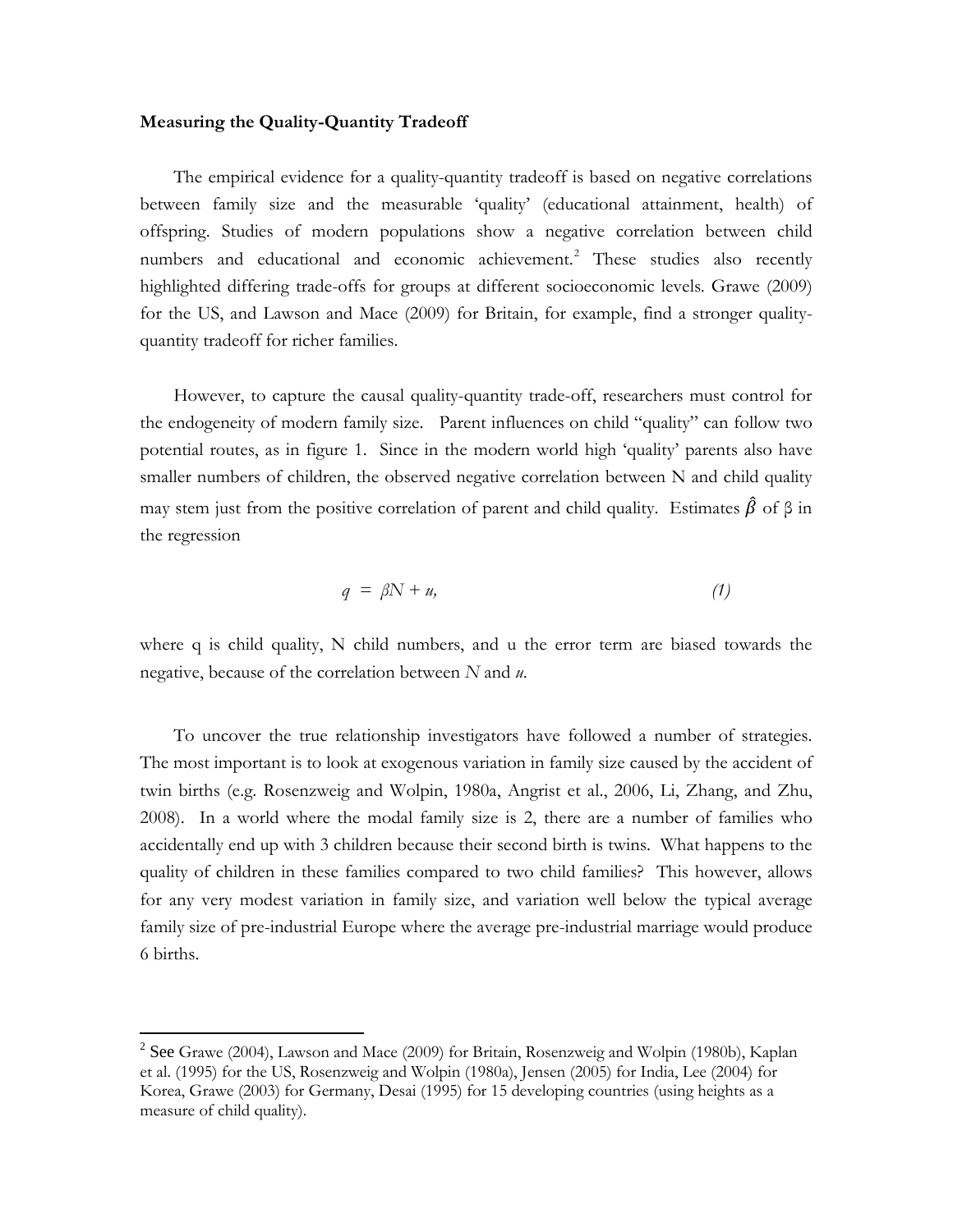

**Figure 2: Parent influences on child quality – modern world**

Twin studies find the uncontrolled relationship between quantity and quality decreases, and is often insignificant and even positive (Schultz, 2007, 20). Angrist, et al. (2006), for example, find "no evidence of a quality-quantity trade-off" for Israel using census data. Qian (2006) similarly finds no quality-quantity tradeoff in China. Li, Zhang, and Zhu, 2008, however, do report the expected relationship instrumenting using twins, but only in the Chinese countryside. But in China there are government policies designed to penalize couples who have more than the approved number of children, so we may not be observing anything about the free market quality/quantity tradeoff.

Others have sought to control for selection bias using parental human capital, the sex composition of the first two births (e.g Lee 2004, Jensen 2005) and also the birth order of the child (e.g Black et al. 2005). Black et al. report the standard negative family size–child quality relationship for Norway, but find that it completely disappears once they include controls for birth order (quality here is educational attainment) (Black et al. 2005, 670). Again Li, Zhang, and Zhu, 2008, however, do report the expected relationship even controlling for birth order.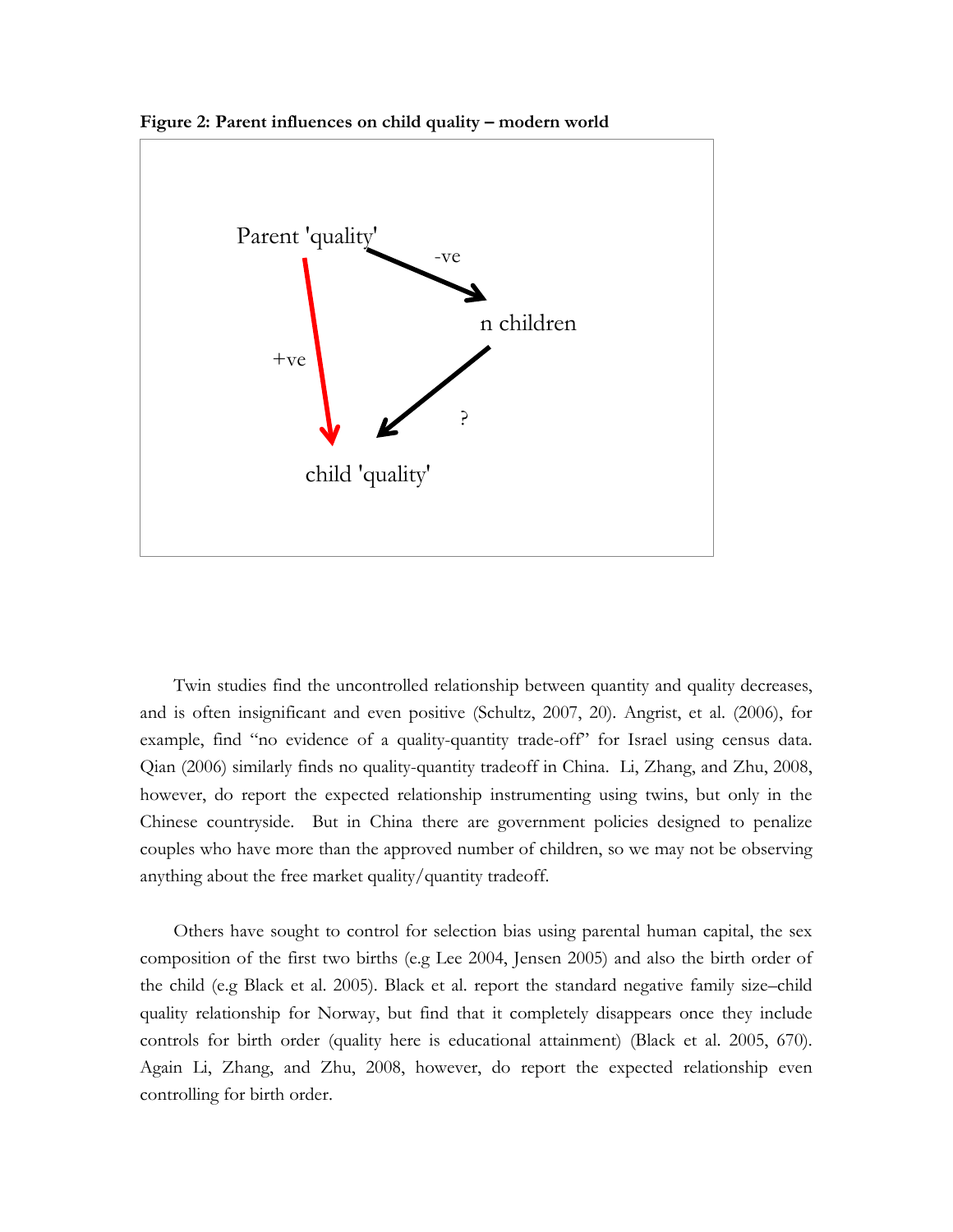In summary, there is a clear raw negative correlation in modern populations between child numbers and various measures of child quality. However, once controls to deal with the endogeneity of child quality and quantity are included, there is little sign of a substantial quality-quantity relationship. The quality-quantity tradeoff so vital to most theoretical accounts of modern economic growth is, at best, unproven.

#### **Fertility in England, 1770-1879: A Natural Experiment**

We can measure the quality quantity tradeoff well for marriages in England 1770-1879 because there is evidence for a complete absence of any conscious fertility control within marriage, there was huge natural variation in family sizes, and there was no association between completed family size and parent "quality." Family sizes were from the perspective of parents mainly random draws. The bias in estimating β in the equation

$$
q = \beta N + u
$$

 $\overline{\phantom{a}}$ 

by OLS, is the ratio of the covariance of N and u, relative to the variance of N.

$$
E(\hat{\beta}) = \beta + \frac{cov(N,u)}{var(N)}
$$

With the fertility pattern in England 1770-1879 *cov(N,u)* was close to 0, and *var(N)* was very large, so that any potential bias will be inconsequential.

Before 1880 the only element in determining family size that parents chose was their age at marriage. Here there is a very modest tendency for higher status men to marry slightly older women, as is shown in figure 3 which shows the age of the wife at men's first marriage by wealth decile of men, from lowest to highest.<sup>[3](#page-5-0)</sup> But that tendency explains less than 1% of the variance in the age of marriage of women. And the slightly higher age of women at marriage for richer families again explains less than 1% of the variance in family sizes. And we can show that within marriage the numbers of children born or numbers of children surviving to age 21 is uncorrelated with other attributes of families. From the perspectives of parents it is random variation.

<span id="page-5-0"></span><sup>&</sup>lt;sup>3</sup> The wives of the richest men in the sample averaged about 1.5 years older than those of the poorest men.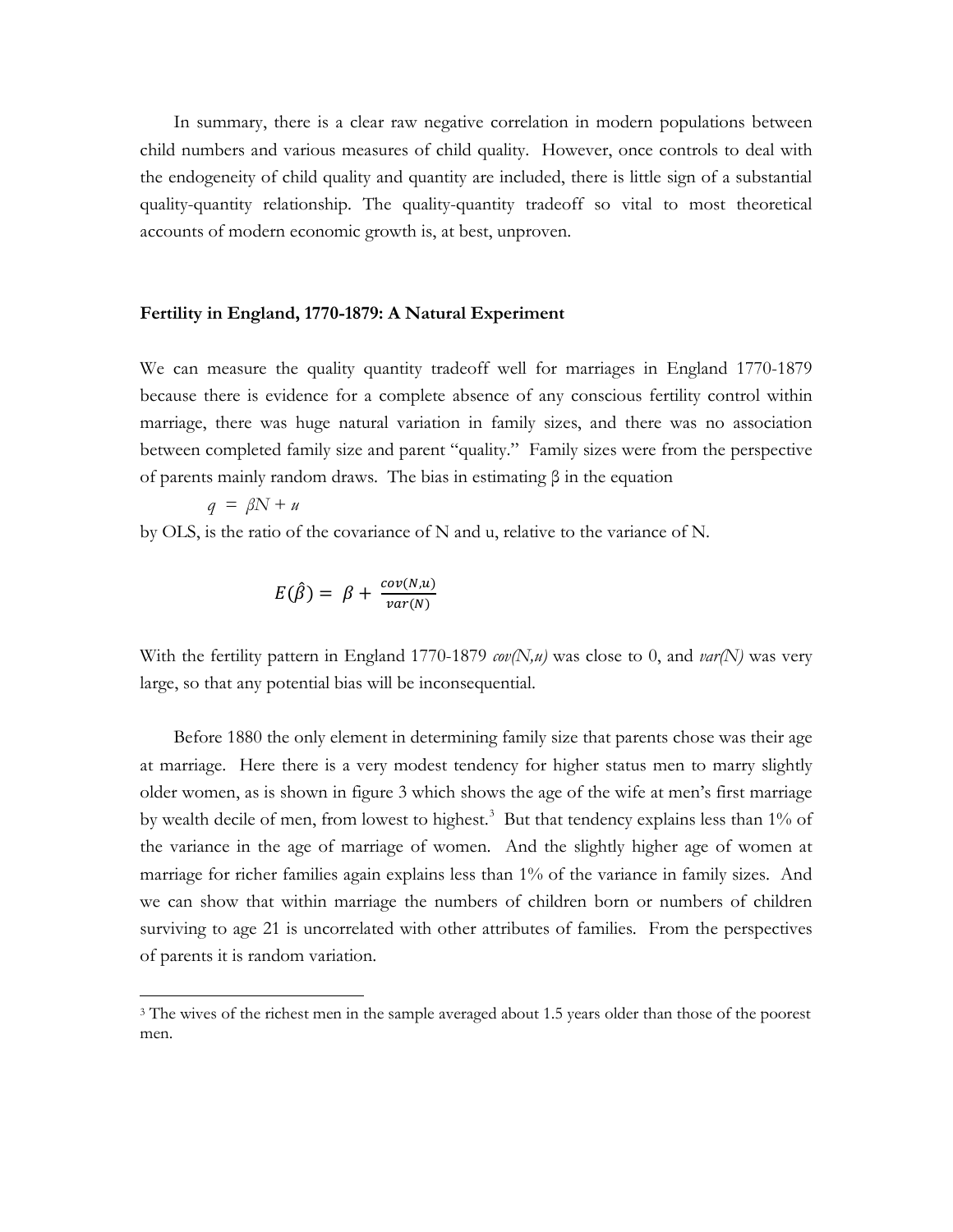

**Figure 3: Wife Age at First Marriage by Wealth Decile, Marriages before 1880**

Note: Based on 1,578 marriages 1879 or earlier.

 $\overline{\phantom{a}}$ 

**The Variation in Family Sizes.** Figure 4 shows the distribution of children (21+) by family size for marriages in the rare surname sample 1770-1879.<sup>[4](#page-6-0)</sup> The median child in this period had 5 adult siblings. Average sibship sizes in  $19<sup>th</sup>$  century England at the time of the Industrial Revolution were thus among the largest observed across all societies with well recorded demographies. There is also a huge variance in average family size in this period. 10% of children were in families of 2 or less, 13% of children in families of 9 or more.

Figure 3 also shows the distribution of sibship sizes (21+) for UK marriages 1960-1989. As can be seen this is much more concentrated. The variance in sizes then was just 1.43. Thus in terms of the distribution of family sizes  $19<sup>th</sup>$  century England presents an ideal case for testing the quality-quantity tradeoff.

<span id="page-6-0"></span><sup>4</sup> Significant numbers of men and women had more than one marital partner in the course of their lifetime because of the early death of a spouse. We take family size throughout as the total number of children per father. We do this because earlier and later husbands of wives in our sample often had common surnames, making their children much harder to identify in the various records. The nature of our sources mean that in earlier years some children are missed, daughters in particular. In this data, at least 13% of daughters are missing. Appendix 1 discusses the imperfections in the data, and their significance.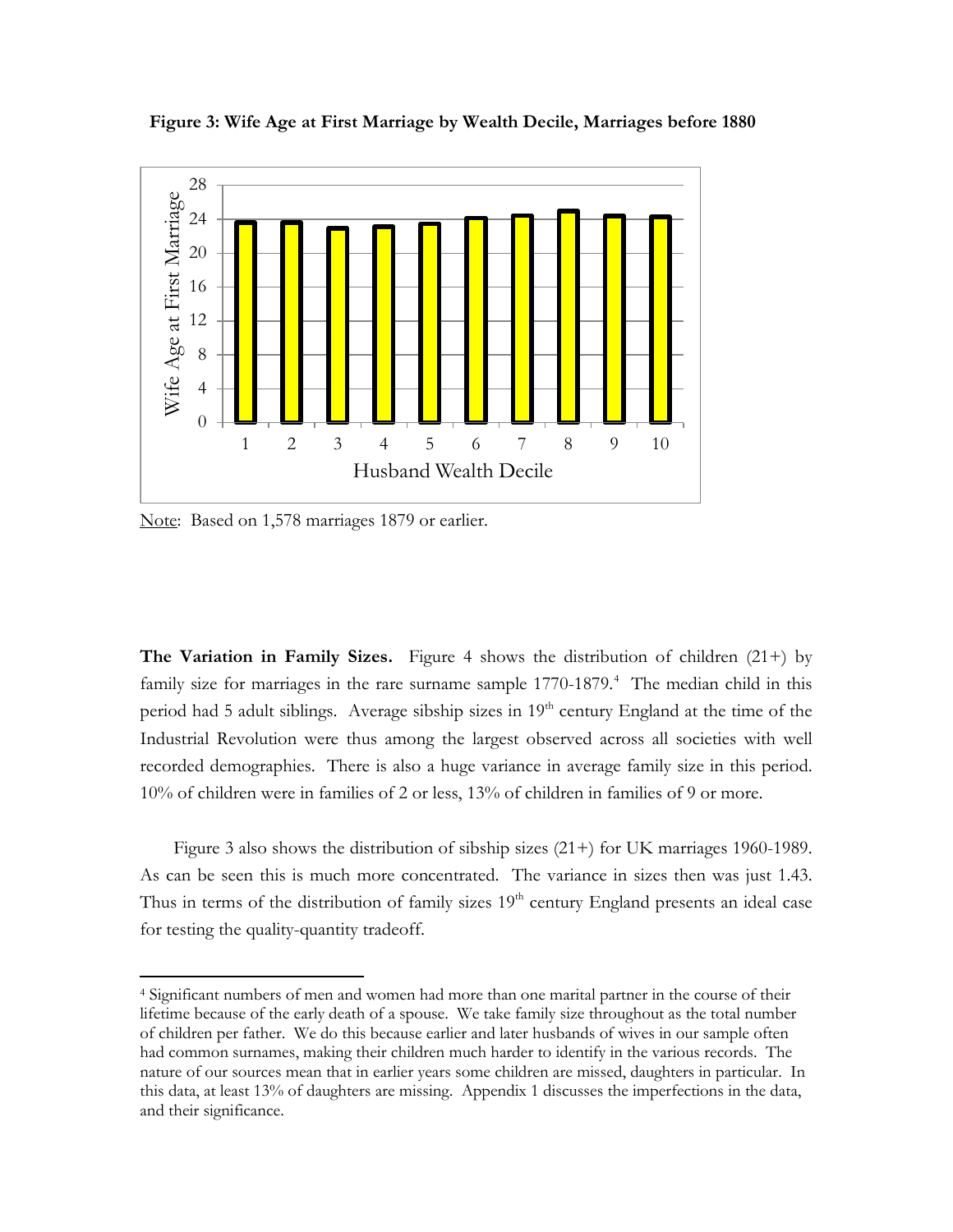

**Figure 4: Share of Children in each Family Size, 1770-1879, 1960-89**

**Figure 5: Family Size versus Father Wealth, England, marriages 1770-1879**



Note: Family size is children per father, and may involve children with more than one wife.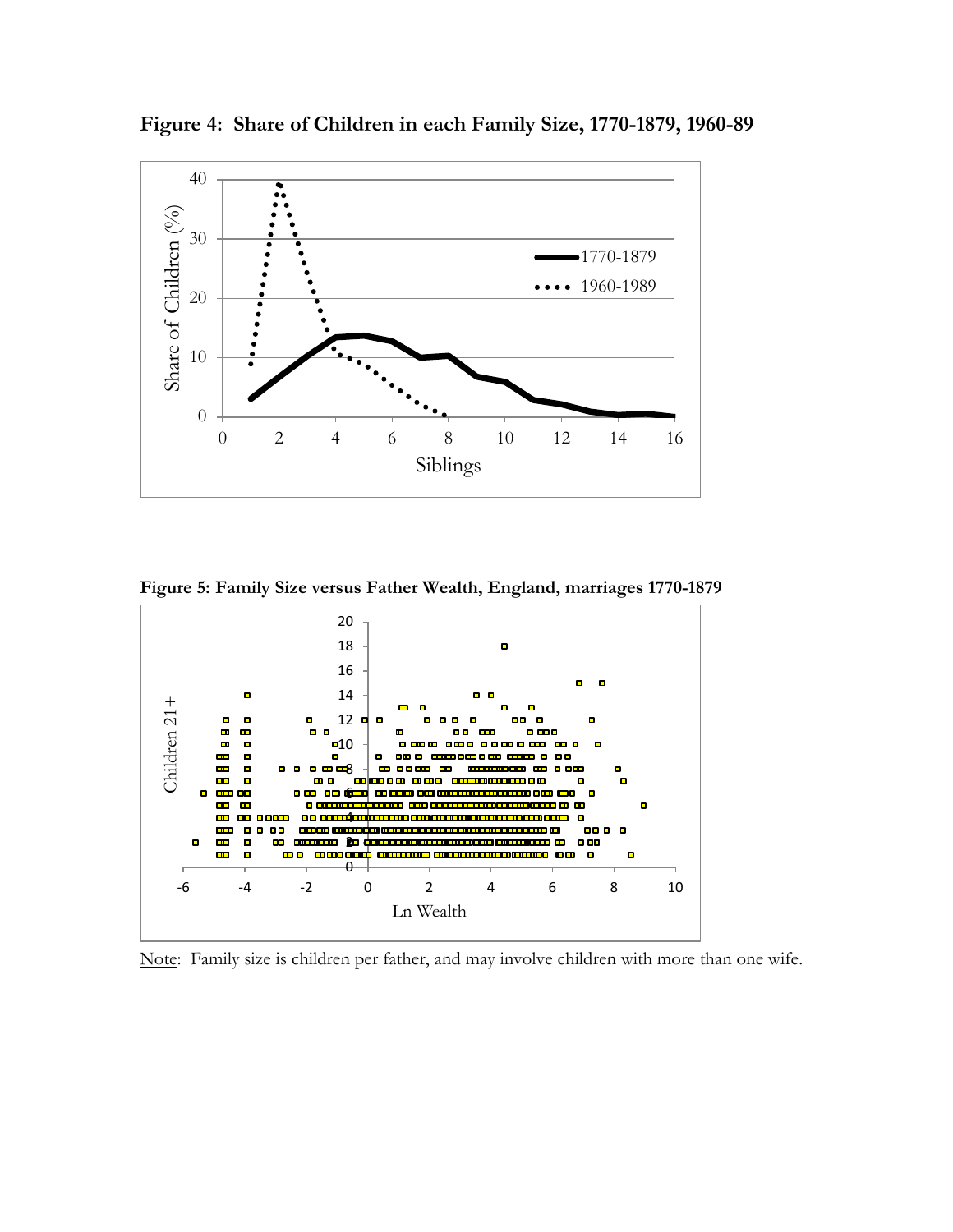Family Size and Parent "quality". Measured in terms of children surviving to adulthood, there is no significant correlation in this period between parent quality and family size. Figure 5, for example, shows family size (21+) versus the logarithm of father wealth at death. The figure illustrates the absence of any connection between these two variables. Confirming this if we regress family size on the log of wealth, the coefficient of wealth is not statistically or quantitatively significantly different from 0.

If we measure family size as births, however, a statistically significant negative association appears between family size and wealth. Here the coefficient on the logarithm of wealth is -0.070 (standard error 0.020). This implies that while the average for families with births was 5.2 births, for the poorest families there are on average 5.7 births, and for the richest only 4.7. But this difference in fertility pre 1880 is driven largely mechanically by the fact that birth spacing is closer when the previous child dies in infancy, since breastfeeding suppresses fertility. Poorer families had higher infant mortality rates, and this in turn induced higher levels of fertility, when measured as births. There is no evidence that the lower birth rate within higher status families was the product of any attempt to deliberately control fertility.

Evidence that this difference in rich and poor birth rates is just the mechanical product of higher infant death rates among poor families comes if we look at fertility by age for rich and poor married women for marriages before 1880, as in figure 6. Fertility at any age is higher for poorer women, but fertility declines at the same rate with age for rich and poor.

Evidence again of the absence of conscious fertility control in either group comes if we compare, as in figure 7, fertility rates by age for marriages pre 1880 in our sample with the Wrigley and Schofield family reconstitution sample for births 1600-1799 in England, and with the average pattern for pre-industrial populations believed not to control births. Fertility by age in our sample has a very similar profile to that of the Wrigley and Schofield reconstituted parishes in England 1600-1799. There is wide acceptance that pre 1800 England displayed a natural fertility regime, marked by a distinctive age-specific set of relative fertilities (Wilson, 1984). Fertility is somewhat lower than the average of a sample of populations believed not to control births. But the average birth rate within this group of populations varies substantially, as a product of factors such as nutrition and sexual practices. However, there is no sign in England of the more rapid decline in fertility with age that was characteristic of populations which began to control fertility. For our sample of marriages pre 1880 the relative fertility at age 40 is even higher than for the average "natural fertility" society.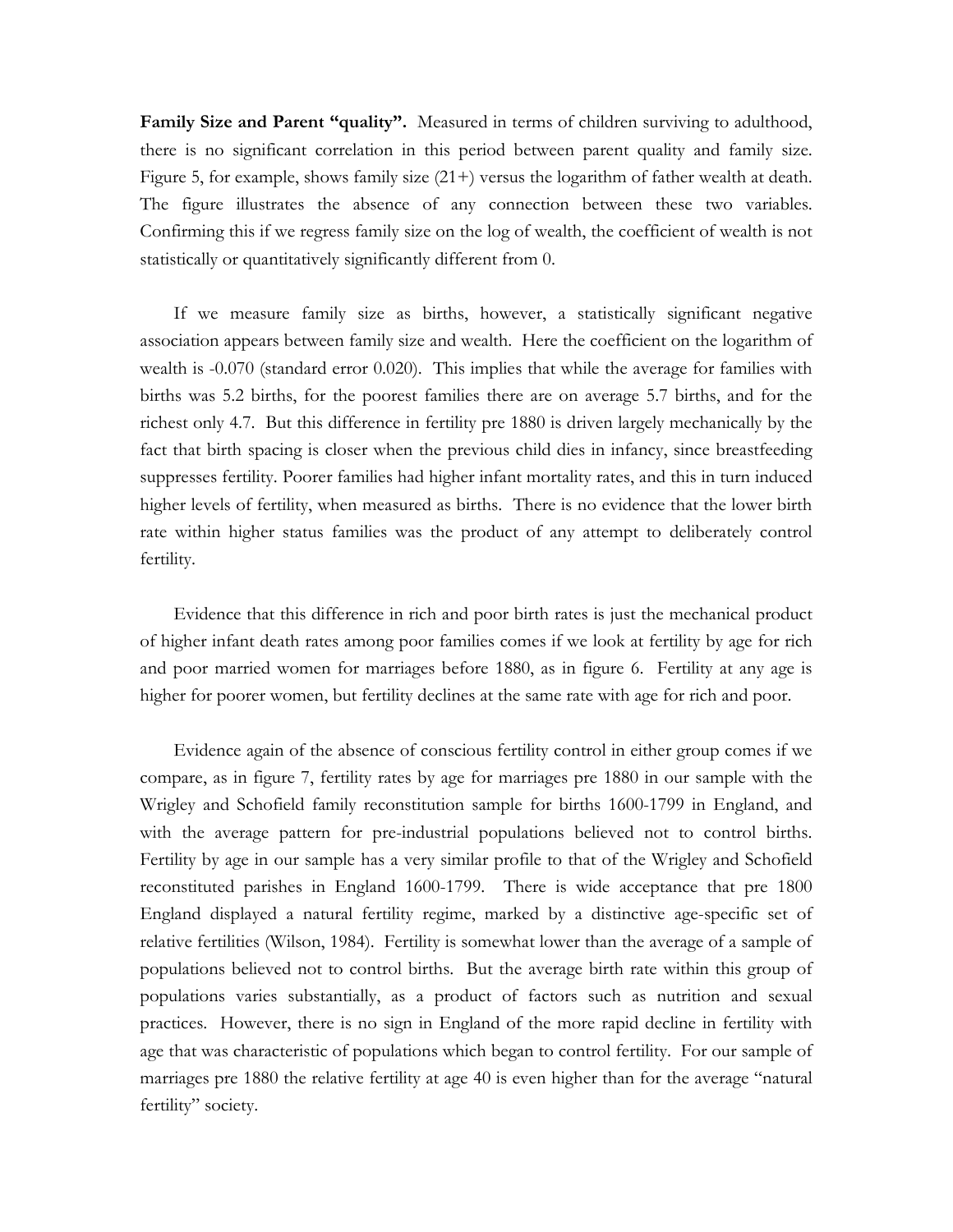

**Figure 6: Fertility by Age, Rich and Poor, Marriages pre 1880**

Note: Because there are more missing female children, fertility rates are estimated from male births for our sample.

**Figure 7: Fertility by Age, all marriages pre 1880**



Note: Because there are more missing female children, fertility rates are estimated from male births for our sample.

Sources: England, 1600-1799 and "Natural Fertility", Wilson, 1984, tables 1-2, 227-8.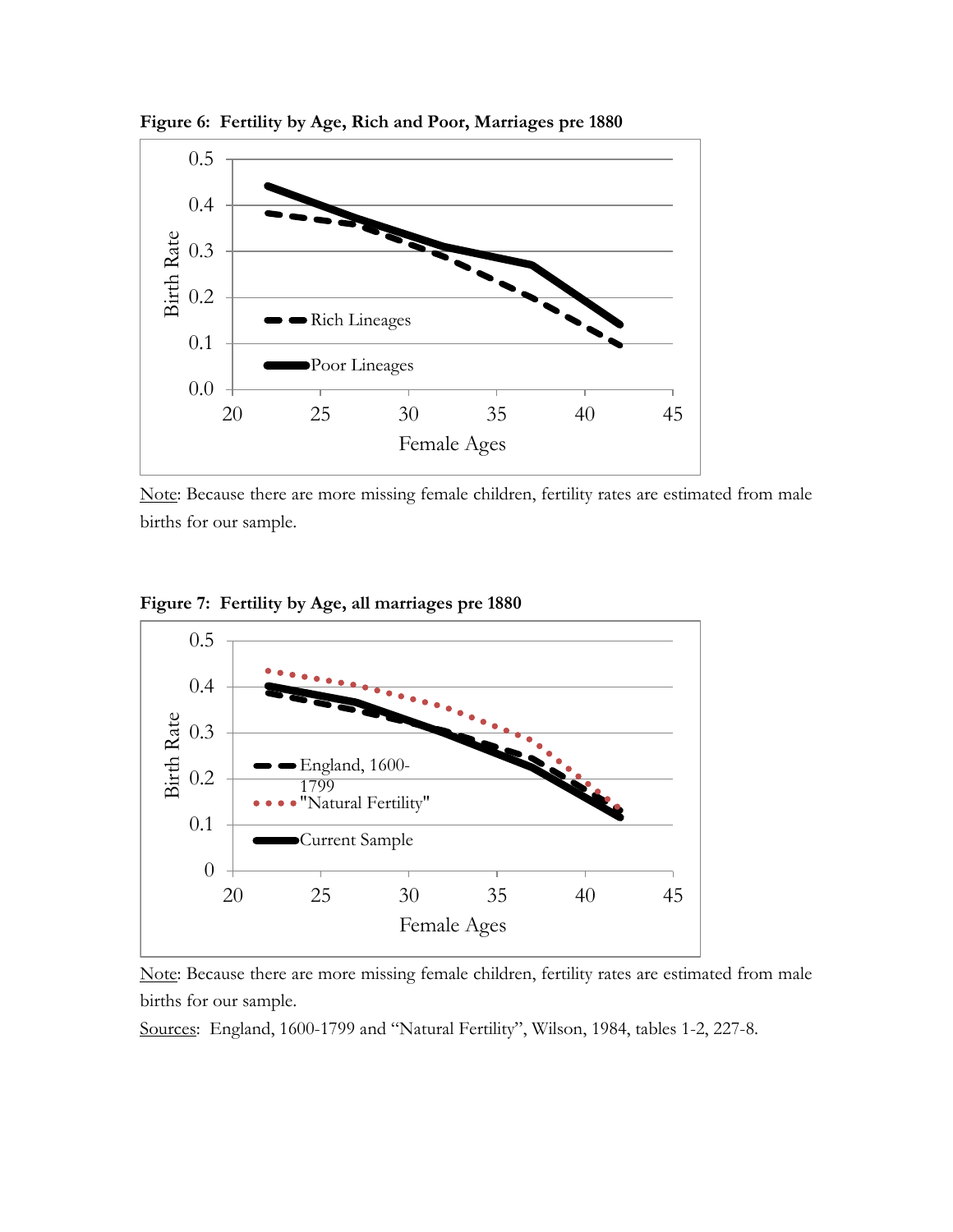Thus if we try and predict the numbers of children, either as gross or net fertility, associated with a father we are able to explain only tiny amounts of variation. Table 1 shows the coefficients of a negative binomial regression of child numbers on a variety of predictors. For marriages before 1880 the pseudo  $R^2$  is 0.01, and the only things that matters statistically significantly are the ages of husband and wife at the husband's first marriage. In comparison, for marriages 1880-1919 wealth at death becomes a significant negative predictor of fertility, though the  $\mathbb{R}^2$  is still only 0.03.

Compelling evidence that fertility for marriages before 1880 was random with respect to family "quality" comes if we look at the correlation in characteristics across brothers. In most characteristics – wealth, occupational status, educational status, child mortality rates, husband and wife ages at marriage, even age at death – brothers correlate significantly. This is shown in table 2. But for both gross and net fertility there is no correlation, even though in table 1 men's and women's age at first marriage does predict fertility. If higher fertility is the product of some unobserved characteristic of parents, then brothers would share that characteristic to some degree (all other behaviors correlate across brothers), and their fertility would correlate. It does not.

If we turn, however, to Europe post fertility transition then we find that siblings do correlate in fertility (White and Bernardi, 2008, table 9). In Sweden, for example, for brothers born 1940-1953 the correlation in fertility is around 0.10, and highly significant statistically (Dahlberg, 2014). Table 2 reveals a very similar correlation between brother fertility for marriages in England 1880-1949. The absence of any brother correlation in fertility for marriages before 1880 implies fertility cannot be a choice in this period as it was after the demographic transition. We also see in table 2 that for marriages in our sample 1880-1949 a significant brother correlation in fertility now appears, and is similar to the modern Swedish brother correlation reported above.

If we look at father-son correlations in characteristics for men born before 1850 (or marrying before 1880), as in table 3, we again see the inheritance of all characteristics except fertility. For fathers marrying after 1880, when there is fertility control within marriage, we again see a father-son correlation in fertility. So if fertility for marriages before 1880 represents a choice, it has to be based on completely non hereditable characteristics of individuals, characteristics uncorrelated with observed quality, but correlated with an unobserved quality than is inherited, but inherited in children now as observed quality. Occam's razor strongly supports the inference that instead parents simply did not make any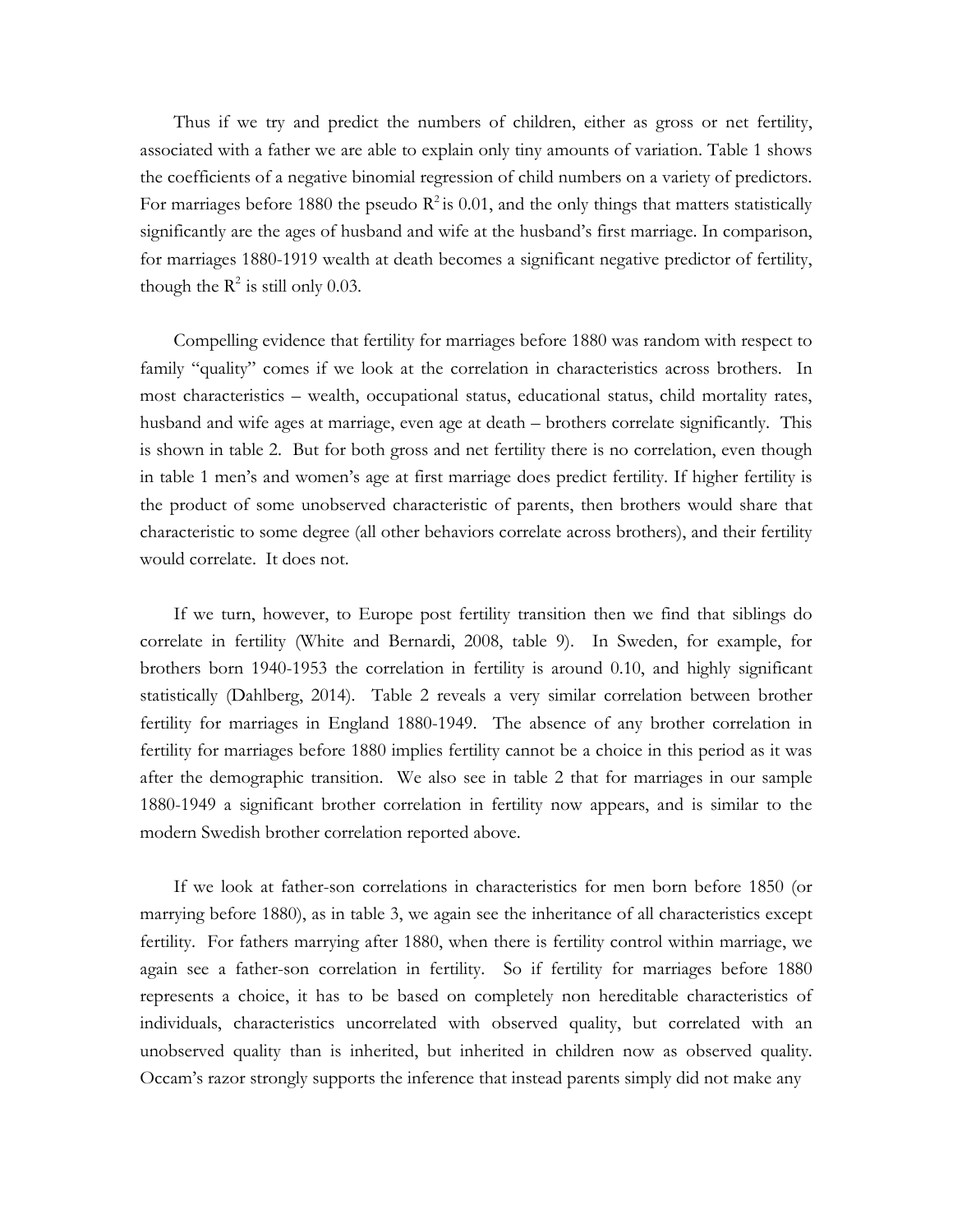|                        | Pre 1880<br>Gross | $Net (21+)$ | 1880-1919<br>Gross | $Net (21+)$  |
|------------------------|-------------------|-------------|--------------------|--------------|
|                        |                   |             |                    |              |
| Ln(Wealth)             | $-0.002$          | 0.011       | $-0.049$           | $-0.043$     |
|                        | (0.006)           | (0.006)     | $(0.011)$ **       | $(0.011)$ ** |
|                        |                   |             |                    |              |
| Number of Wives        | 0.069             | 0.047       | 0.089              | 0.098        |
| (under 40)             | (0.062)           | (0.067)     | (0.094)            | (0.100)      |
|                        |                   |             |                    |              |
| Oxbridge Enrolled      | $-0.019$          | 0.001       | 0.140              | 0.175        |
|                        | (0.064)           | (0.066)     | (0.107)            | (0.112)      |
|                        |                   |             |                    |              |
| Age at Marriage (man)  | $-0.010*$         | $-0.010*$   | $-0.009$           | $-0.007$     |
|                        | (0.004)           | (0.004)     | (0.005)            | (0.006)      |
|                        |                   |             |                    |              |
| Age at Marriage (wife) | $-0.008**$        | $-0.009**$  | $-0.039**$         | $-0.042**$   |
|                        | (0.003)           | (0.003)     | (0.007)            | (0.007)      |
|                        |                   |             |                    |              |
| $R^2$                  | 0.01              | 0.01        | 0.03               | 0.03         |
| N                      | 1,402             | 1,382       | 1,511              | 1,489        |
|                        |                   |             |                    |              |

**Table 1: Determinants of Children per father, England**

\* *p*<0.05; \*\* *p*<0.01

attempt to limit fertility within marriage before 1880, and physiological factors unconnected to parent quality determined the outcomes.

The complete lack of correlation between father and son fertility means that we can also measure the effects of family size in the first generation by looking at the outcomes for grandchildren.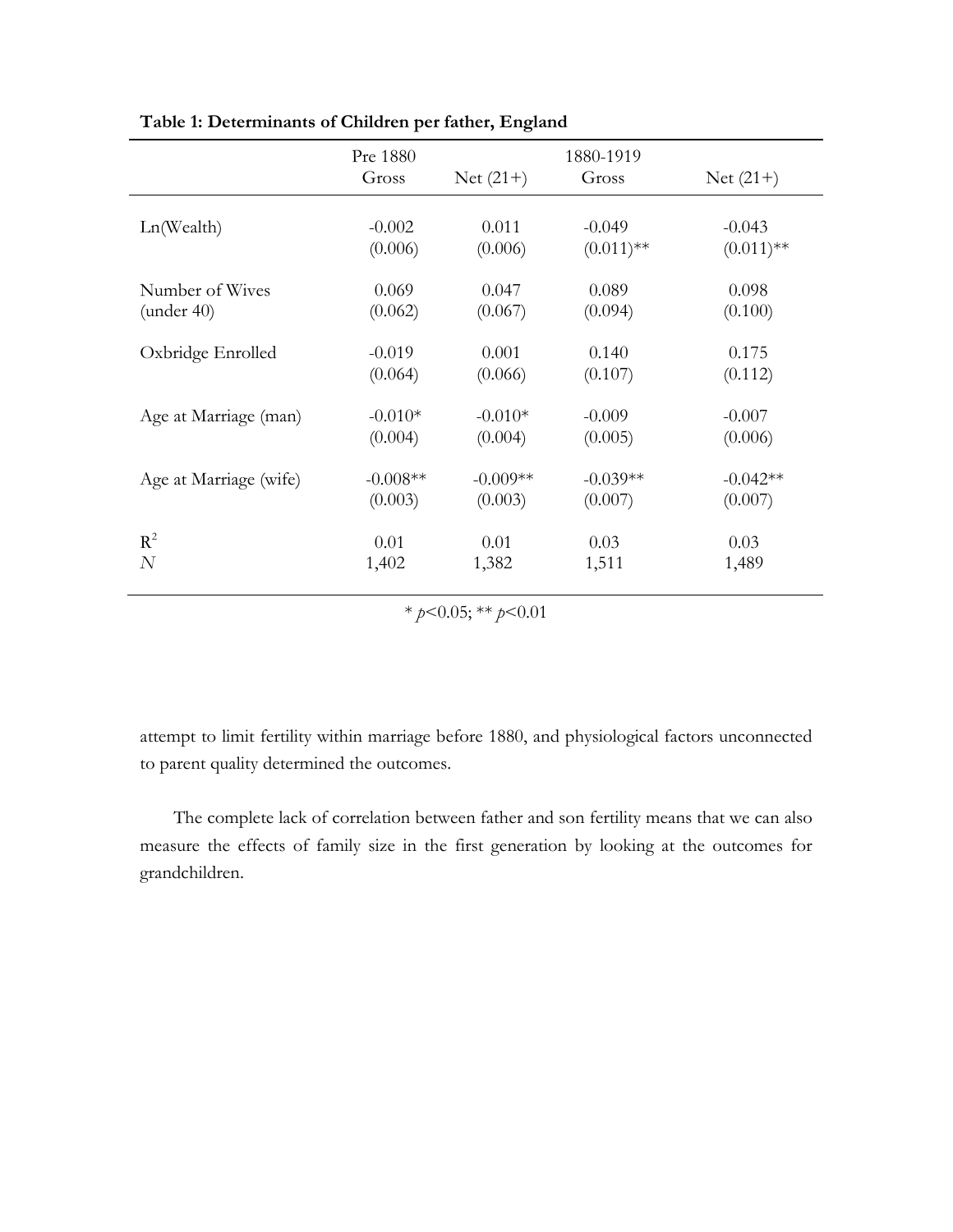| Characteristic             | Correlation<br>Married<br>pre-1880 | Number<br>of Pairs | Correlation<br>married<br>1880-1949 | Number of<br>Pairs |
|----------------------------|------------------------------------|--------------------|-------------------------------------|--------------------|
| Occupational Status        | $0.621**$<br>(0.052)               | 239                | $0.599**$<br>(0.051)                | 730                |
| Ln Wealth                  | $0.587**$                          | 988                | $0.453**$                           | 2,641              |
| Oxbridge Matriculation     | (0.038)<br>$0.252**$               | 1,243              | (0.032)<br>$0.302**$                | 4,737              |
| Age at First Marriage      | (0.035)<br>$0.251**$               | 896                | (0.039)<br>$0.212**$                | 4,073              |
| Wife Age at First Marriage | (0.043)<br>$0.127**$               | 478                | (0.029)<br>$0.086**$                | 1,657              |
| Child Mortality Rate       | (0.055)<br>$0.165**$               | 782                | (0.027)<br>$0.193**$                | 2,261              |
| Lifespan                   | (0.049)<br>$0.125**$               | 1,177              | (0.033)<br>$0.109**$                | 3,606              |
| Ever married               | (0.034)<br>$0.065*$                | 2,313              | (0.022)<br>$0.197**$                | 10,524             |
| Children 21+               | (0.029)<br>0.005                   | 1,251              | (0.014)<br>$0.087**$                | 4,845              |
| Births                     | (0.025)<br>0.006                   | 1,251              | (0.017)<br>$0.109**$                | 4,845              |
|                            | (0.025)                            |                    | (0.020)                             |                    |

# **Table 2: Brother Correlations**

\* *p*<0.05; \*\* *p*<0.01, robust standard errors clustered on fathers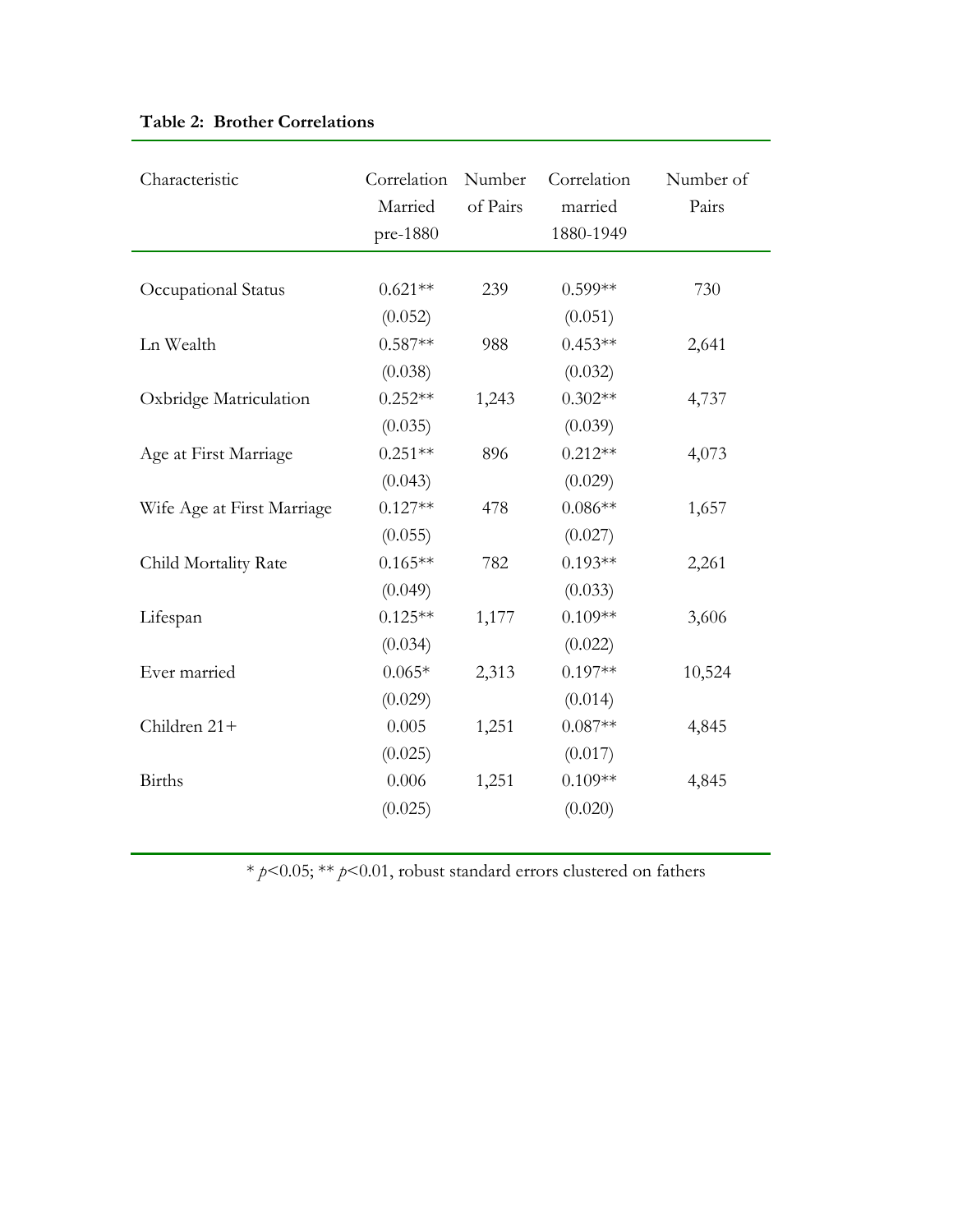| Characteristic             | Correlation<br>Married<br>pre-1880 | Number<br>of Pairs | Correlation<br>married<br>1880-1949 | Number of<br>Pairs |
|----------------------------|------------------------------------|--------------------|-------------------------------------|--------------------|
| Occupational Status        | $0.681**$<br>(0.041)               | 290                |                                     |                    |
| Ln Wealth                  | $0.634**$<br>(0.020)               | 1,221              | $0.430**$<br>(0.022)                | 1,526              |
| Oxbridge Matriculation     | $0.325**$                          | 1,660              | $0.208**$                           | 2,251              |
| Age at First Marriage      | (0.032)<br>$0.135**$               | 1,310              | (0.043)<br>$0.164**$                | 2,093              |
| Wife Age at First Marriage | (0.044)                            |                    | (0.024)<br>0.147                    | 1,232              |
| Child Mortality Rate       | (0.055)<br>$0.209**$               | 1,425              | (0.036)<br>$0.084**$                | 1,708              |
| Lifespan                   | (0.041)<br>$0.163**$               | 1,742              | (0.030)<br>$0.080**$                | 3,086              |
|                            | (0.030)                            |                    | (0.020)                             |                    |
| Children 21+               | 0.014<br>(0.024)                   | 1,783              | $0.081**$<br>(0.017)                | 2,318              |
| <b>Births</b>              | 0.012<br>(0.026)                   | 1,783              | $0.075**$<br>(0.017)                | 2,318              |
|                            |                                    |                    |                                     |                    |

# **Table 3: Father-Son Regression Coefficients**

\* *p*<0.05; \*\* *p*<0.01, robust standard errors clustered on fathers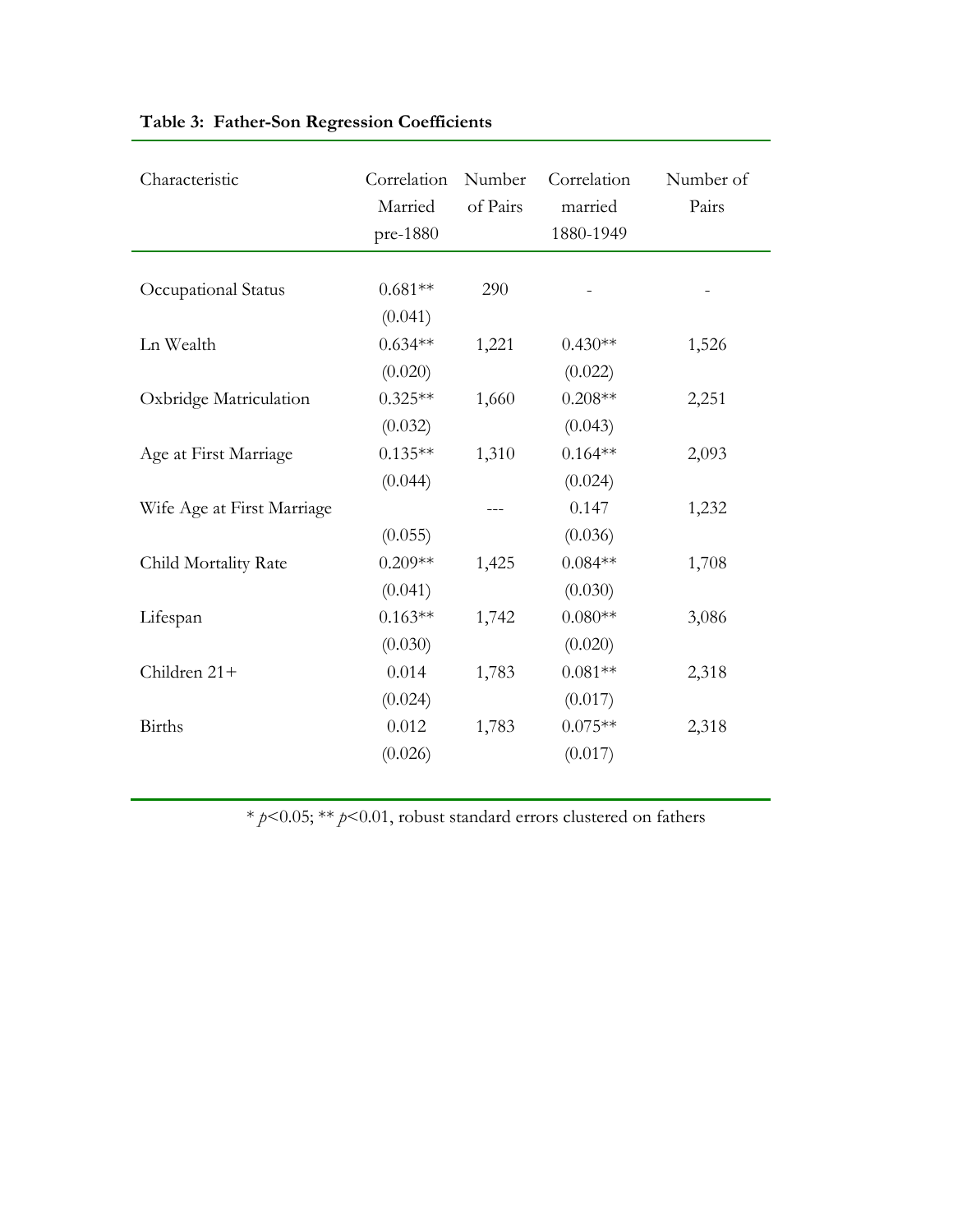# **The Quantity-Quality Tradeoff**

 $\overline{\phantom{a}}$ 

We have five measures of child quality for children born from English men first married in the years before 1880. Table 4 shows the numbers of observations for each outcome

- For sons and sons-in law we have a set of measures of educational attainment. The most comprehensive of these is enrollment at Oxford or Cambridge, where the data exists throughout the period of observation.<sup>[5](#page-14-0)</sup> But we can also construct a more comprehensive measure of high educational status, though with some gaps in the period, from the following sources: enrollment at London or Durham universities; enrollment at the Army Officer training school at Sandhurst; training as an attorney (1756-1874); enrollment as a registered doctor (1859-1956); membership in engineering societies (Civil Engineers, 1818-1930, Mechanical Engineers, 1847-1930, Electrical Engineers, 1871-1930). We thus have two measures of higher educational status: Oxbridge enrollment, and a broader measure of higher educational attainment.
- For a subset sons we also have measures of their still being in school or training ages 10-19 for cases where they appear in a census 1841-1901 at these ages.
- For sons there are measures of occupational status from the censuses of 1841-1911. The occupations are translated into a status score using a report from 1858 of the average wealth at death by occupation in England.
- For all children we have measures of child mortality rates, and adult longevity. In this period social status was strong associated with infant and child mortality. It was more weakly associated with adult mortality, though there was still a positive association. Table 4 shows child survival rates and adult life expectancy by rare surname groups. Survival rate 0-2 is the fraction of those born who live to age 3 or greater. Survival rate 3-21 is the fraction of those at age 3 who live to at least age 21.  $e_{21}$  is expected further years of life at age 21.
- For all children we have whether they were probated or not, and estimated wealth at death for the probated and non-probated.

<span id="page-14-0"></span><sup>5</sup> The data for Cambridge is comprehensive for the years 1900 and before, and thereafter has omissions. For Oxford the data is comprehensive 1892 and earlier, with more significant omissions later.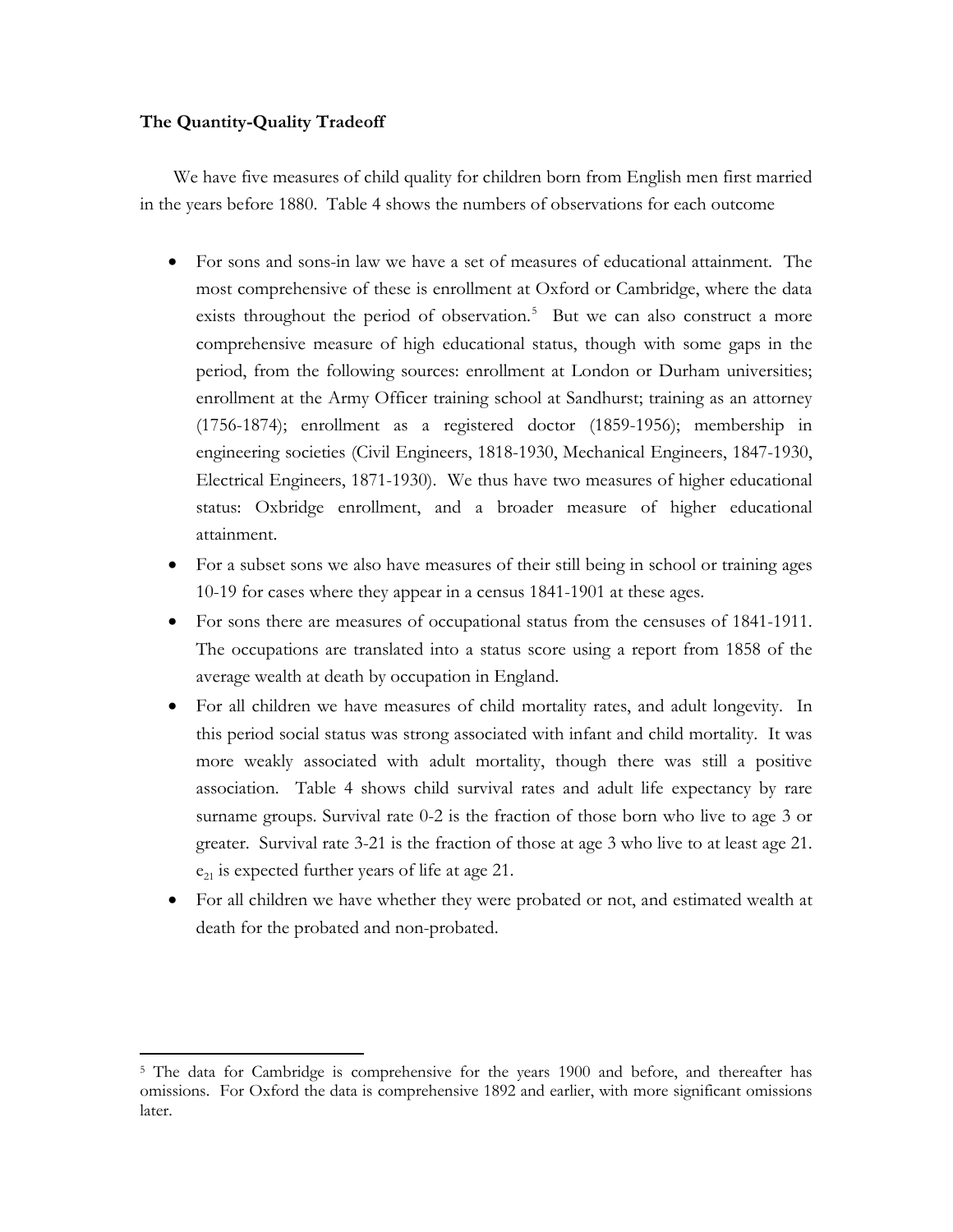| Group   | Births 1860-79 | Survival Rate<br>$0 - 2$ | Survival Rate<br>$3 - 21$ | $e_{21}$ |
|---------|----------------|--------------------------|---------------------------|----------|
| Richest | 1,796          | 0.959                    | 0.954                     | 46.9     |
| Rich    | 1,726          | 0.938                    | 0.935                     | 45.5     |
| Average | 1,090          | 0.886                    | 0.922                     | 43.4     |
| Poor    | 2,295          | 0.906                    | 0.910                     | 44.4     |

## **Table 4: Observed Survival Rates and Social Class, Births 1840-79**

Note: Since we are less successful in linking children who die in the early years of life to their parents the survival rates here are biased upwards.

Given their educational status, longevity and wealth did parents with more children produce children who were of lower "quality" on the above five dimensions in terms of human capital?

Family size in this period is measurable in at least three different ways. There are the number of children born per father (N0). But a child who dies immediately after birth, as would most of the children dying in childhood, makes few claims on parent time and attention. So another measure is children surviving to age 21 (N21). But as we see above there are significant numbers of deaths in the ages 3-20. Thus we also use as a measure of numbers of children, based on their demands on family resources, the number of child-years per father. For children dying ages 0-14, the child years is the age at death. For those dying 15+ it is 14. We normalize this variable, N14, by dividing by 14. It is thus the number of age 14 equivalent children a father has.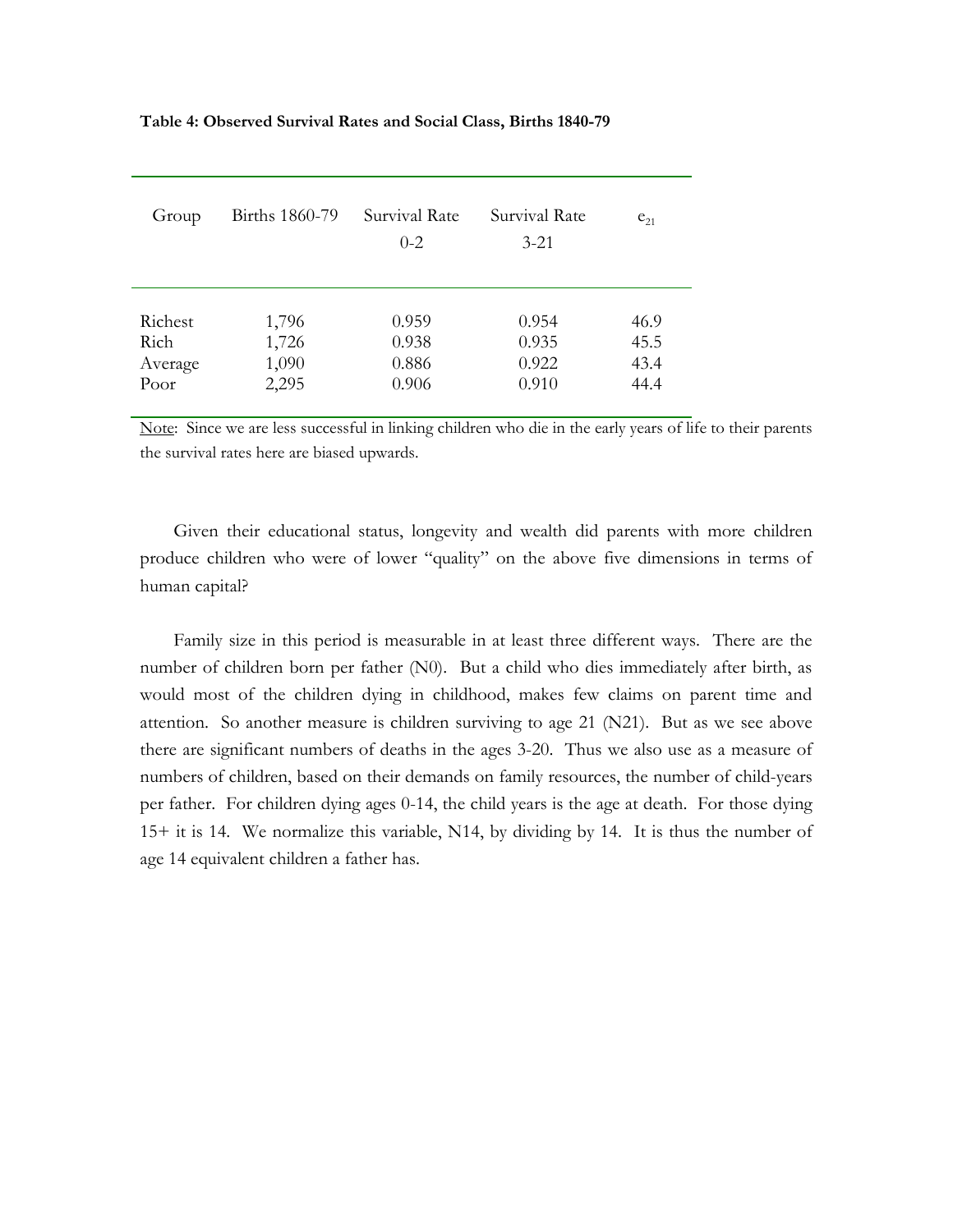### **Family Size and Human Capital**

As noted above we have three measures of educational attainment: Oxbridge enrollment, a more general measure of educational attainment, and whether someone was already in work ages 11-20. The first two measures are a good proxy for educational success for higher status families. Thus among the richest and the rich surname lineages 25% of men born before 1850 who lived to age 21 attended Oxford or Cambridge. But for the poor group they are not such a good measure. 0.5% of men reaching age 21 in the average and poor surname lineages born before 1850 attended Oxford or Cambridge. The third measure, however, measures education well across the whole social spectrum.

The basic regression we estimate for educational attainment is

$$
S_s = a + \sum b_i X_{if} + c_1 N + c_2 BORDER \tag{2}
$$

where  $S_s$  is an indicator variable for sons either for Oxbridge attendance, for more general educational attainment, or for being at work, N is one of the three child measures, and BORDER is son's birth order.  $X_{if}$  is a set of characteristics of fathers or grandfathers: educational attainment, log of wealth at death, occupational status. The key parameter of interest here is  $c_1$ , but the value of  $c_2$  is also interesting. On a theory where parental inputs matter to success, the oldest child would be expected to receive more such inputs than later children, and to have better outcomes in terms of education.

Table 5 reports the results of this estimation, using logit, for the dependent variable an indicator of whether a son is ascribed an occupation when observed in the censuses of 1881 or 1891. We classify anyone described as scholars, students, and apprentices, or given no occupation, as not in work. The average age is 15.3, and the average share at work 0.23. We control for whether a father attended Oxford or Cambridge, the log of their wealth at death, and the occupational status of fathers, all of which are significant predictors of son's work status. As can be seen there is no significant association between family size measured either as births or as numbers of children attaining age 21 and the likelihood of being in work before age 21. The estimated coefficients translate into one more child born or attaining age 21 creating a less than 1% increase in the odds ratio of a sibling being at work. The standard errors are low enough that we can rule out an additional sibling creating more than a 2% increase in the odds of being at work.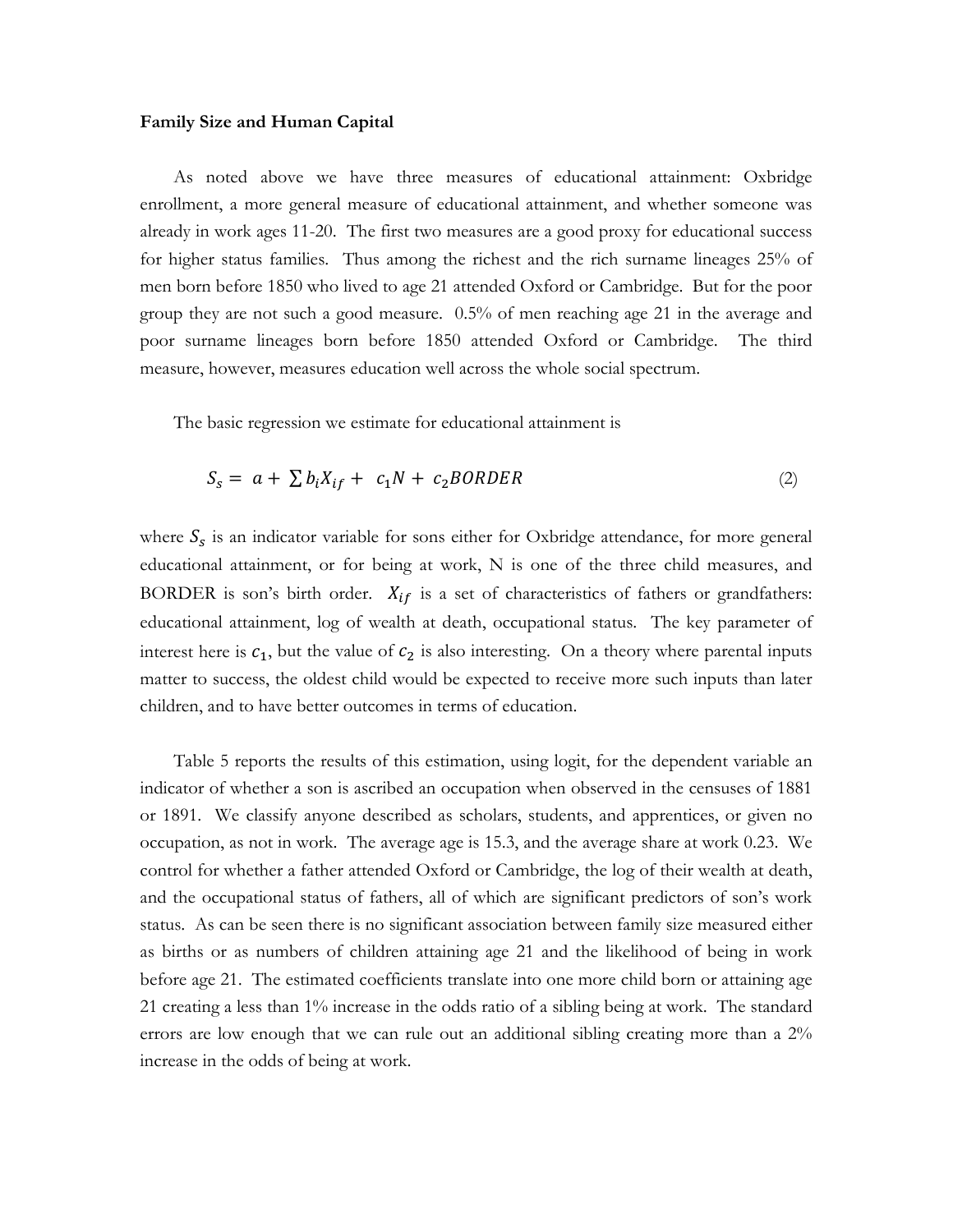| Dependent<br>Variable              | Child<br>at work      | Child<br>at work      | Grandchild<br>at work | Grandchild<br>at work |
|------------------------------------|-----------------------|-----------------------|-----------------------|-----------------------|
| Oxbridge<br><b>Enrolled Father</b> | $-1.943*$<br>(0.837)  | $-1.961*$<br>(0.835)  | $-0.591$<br>(0.530)   | $-0.592$<br>(0.530)   |
| Ln(Wealth) of<br>Father            | $-0.242**$<br>(0.051) | $-0.246**$<br>(0.051) | $-0.254**$<br>(0.038) | $-0.254**$<br>(0.038) |
| Occupational<br>Status father      | $-0.413**$<br>(0.134) | $-0.422**$<br>(0.136) |                       |                       |
| N                                  | 0.034<br>(0.040)      |                       | 0.010<br>(0.044)      |                       |
| N21                                |                       | 0.036<br>(0.052)      |                       | $-0.003$<br>(0.050)   |
| N14                                |                       |                       |                       |                       |
| <b>Birth Order</b>                 |                       |                       |                       |                       |
| Pseudo $R^2$<br>$\overline{N}$     | 0.38<br>762           | 0.38<br>762           | 0.28<br>639           | 0.28<br>639           |

# **Table 5: Family Size and Work Status 11-20, Marriages pre 1880**

\* *p*<0.05; \*\* *p*<0.01, controlling also for son age, and census year. Standard errors clustered by father (grandfather)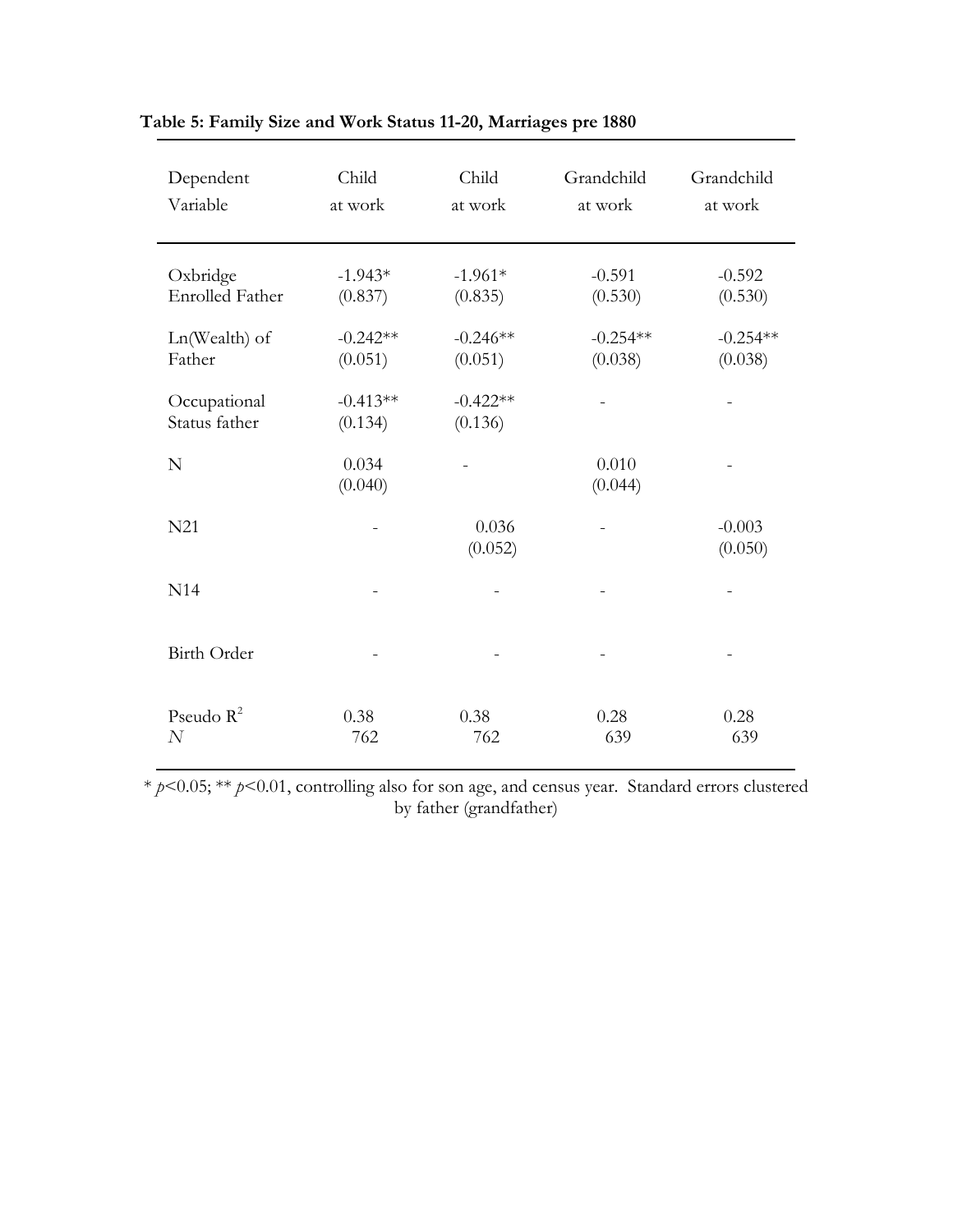Because Oxford and Cambridge attendance is only indicative of educational attainment for the upper end of the status distribution, for this measure table 6 reports just the effects of family size for Oxbridge attendance for families from the richer lineages. Father's attending Oxbridge, and father's wealth are strong indicators of son's attendance. But the number of children in the family is not significantly associated with any son's chance of attending Oxbridge, whether family size is measured by children attaining age 21, or by the number of child-years to 14. When we measure children as those 21+ then there is a modest association between birth order and Oxbridge attendance, with older sons more likely to attend. But the birth order effect becomes insignificant if we measure children as child years.

Table 6 shows the same estimates for son's of fathers first marrying 1880-1919 when there is a strong negative association between fertility and social status. Even in this period, where family size will likely be correlated with unmeasured aspects of family quality, there is no significant association between child numbers and educational outcomes.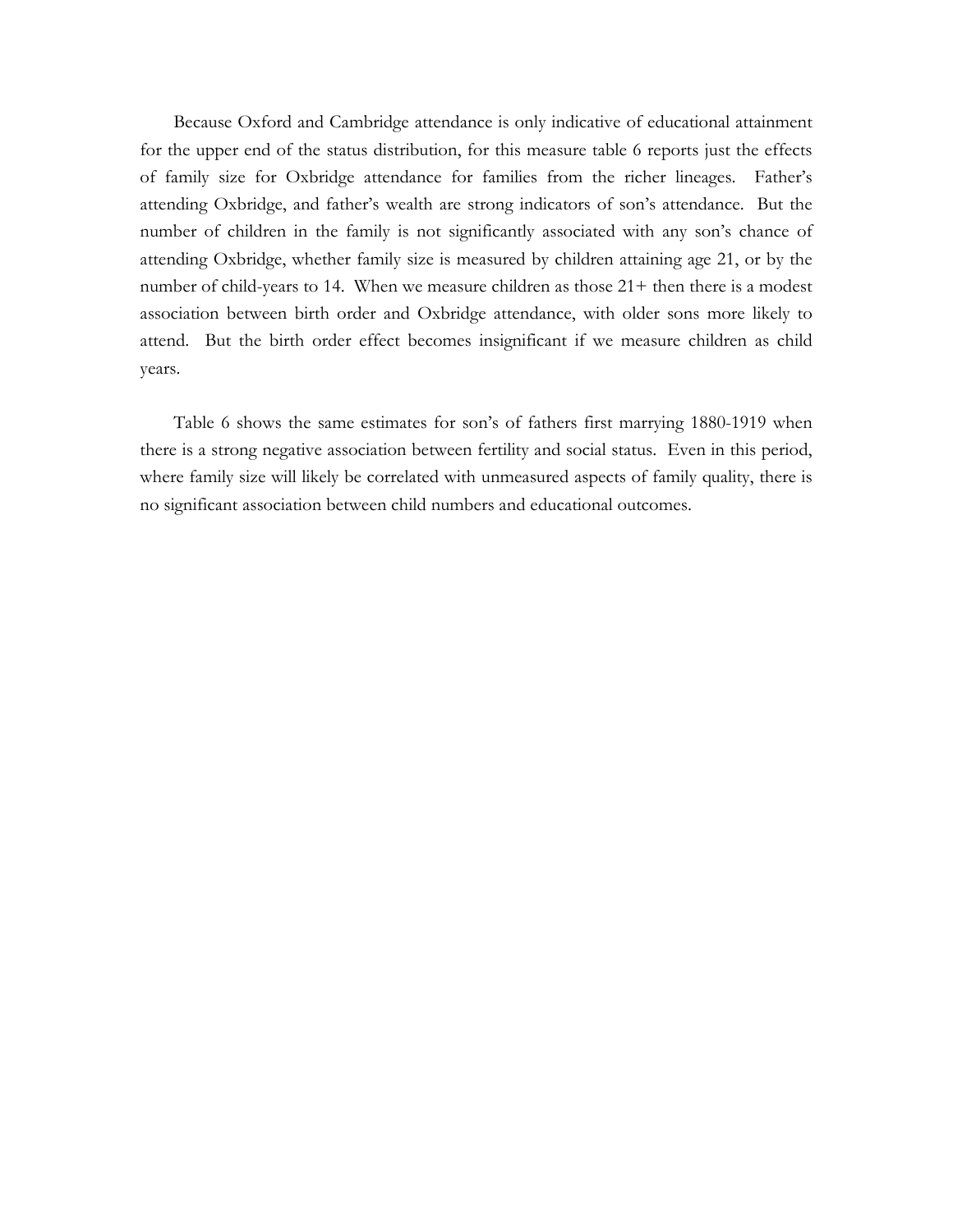| Dependent       | Pre1880<br>Doxb  | Doxb                | 1880-1919<br>Doxb   | Doxb                |
|-----------------|------------------|---------------------|---------------------|---------------------|
| Oxbridge        | $0.978**$        | 1.374 **            | $1.361**$           | $1.374**$           |
| Enrolled Father | (0.126)          | (0.281)             | (0.282)             | (0.281)             |
| Ln(Wealth) of   | $0.231**$        | $0.248**$           | $0.245**$           | $0.248**$           |
| Father          | (0.032)          | (0.065)             | (0.064)             | (0.065)             |
| N21             | 0.000<br>(0.022) |                     | $-0.037$<br>(0.083) |                     |
| N <sub>14</sub> |                  | $-0.079$<br>(0.075) |                     | $-0.079$<br>(0.075) |
| Birth Order     | $-0.076*$        | $-0.051$            | $-0.091$            | $-0.051$            |
|                 | (0.032)          | (0.117)             | (0.117)             | (0.117)             |
| $R^2$           | 0.10             | 0.18                | 0.18                | 0.18                |
| N               | 2,356            | 1,044               | 1,037               | 1,044               |

# **Table 6: Family Size and Educational Attainment**

\* *p*<0.05; \*\* *p*<0.01, sons from richer lineages only, controlling also for father's age at son's birth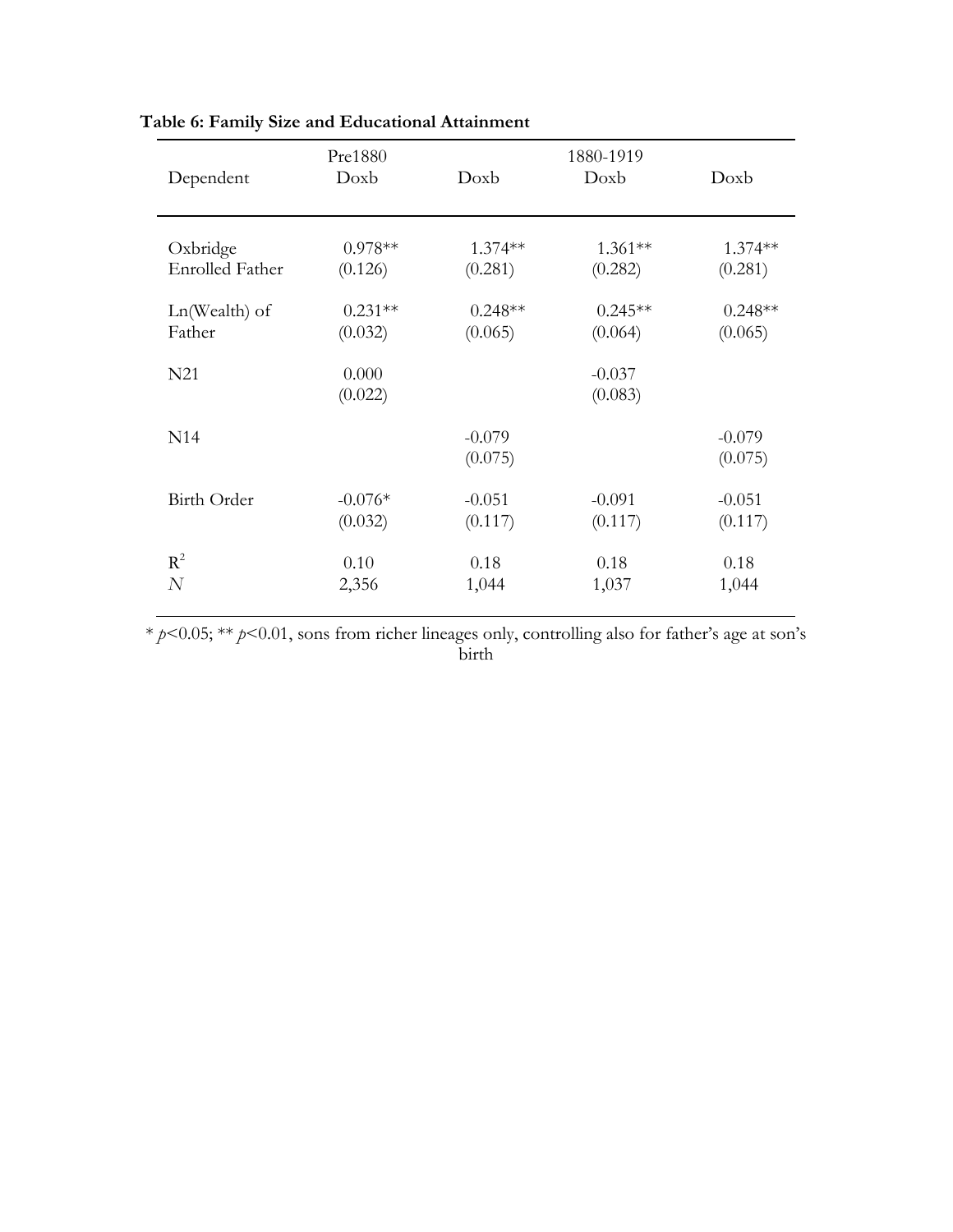### **Family Size and Occupational Status**

Occupational status of fathers and children is measured from the censuses of 1851, 1881 and 1911, taking the measure from the age closest to 40. A status score is assigned to each occupation based on the logarithm of average wealth at death by occupation in 1858. This score ranges from 4.19 (sawyer) to 9.53 (banker), with a mean for sons of marriages pre-1880 of 5.99.

The basic regression we estimate for occupational status is, as for education,

$$
S_s = a + \sum b_i X_{if} + c_1 N + c_2 BORDER \tag{2}
$$

where  $S_s$  is the occupational status of sons and grandsons. Table 7 shows the estimates for N21 and for N0. In both cases the coefficient on quantity is negative, but only statistically significant in the case of N0. But more importantly, both the estimated coefficients are very small in magnitude. An increase in family size (N21) from 1 to 11 is predicted here to reduce occupational status, averaging 5.99, with a standard deviation of 1.32, and ranging from 4.19 to 9.4, by 0.11, only 8% of a standard deviation. Thus a change in average completed family size from 4 to 2 circa 1900 would reduce estimated occupational social status by a mere 2% of a standard deviation in occupational status. Size matters little to child quality in terms of occupations.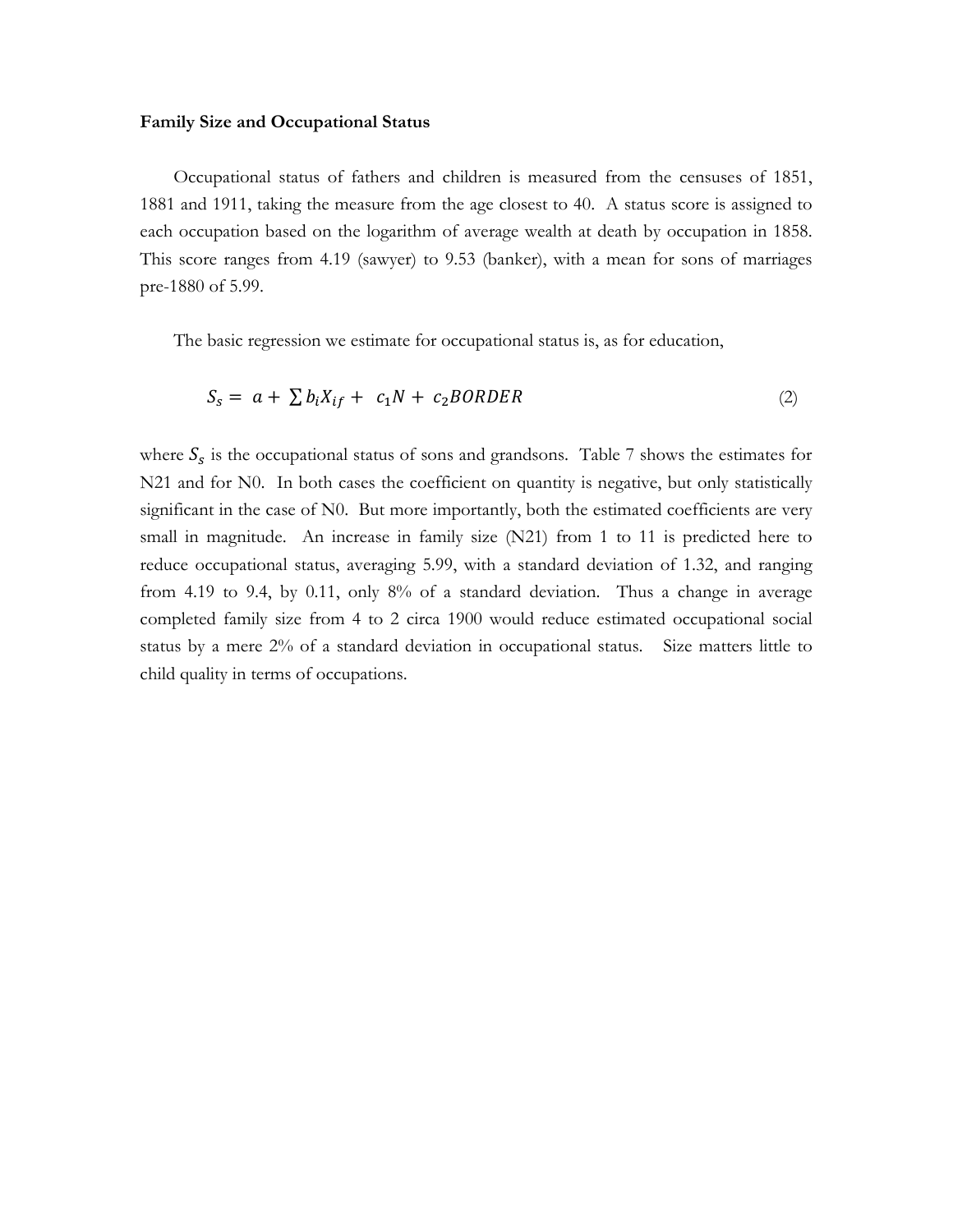| Variable                           | Occupational<br>Status | Occupational<br>Status |
|------------------------------------|------------------------|------------------------|
| Family Size (N21)                  | $-0.0113$<br>(0.0134)  |                        |
| Family Size (Births)               |                        | $-0.0269*$<br>(0.0108) |
| Age of son at occupational measure | $0.0124**$<br>(0.0024) | $0.0125**$<br>(0.0024) |
| Occupation Status Father           | $0.571**$<br>(0.025)   | $0.567**$<br>(0.025)   |
| $R^2$<br>N                         | 0.462<br>1,326         | 0.466<br>1,326         |

# **Table 6: Occupational Status and Family Size**

\* *p*<0.05; \*\* *p*<0.01, standard errors clustered by father, controls also included for wealth of father, educational status father, and age at measurement of father's occupation

# **Family Size and Longevity**

 $\overline{\phantom{a}}$ 

As shown above adult longevity in this period is associated significantly with family wealth. Similarly if we look just at adult males, for those born 1845-1880 who enrolled in Oxbridge average longevity was 67.2 years (21+), compared to 63.7 for those who did not enroll.<sup>[6](#page-21-0)</sup> Since enrollment was typically at age 18 or less, there are clearly longevity differences by social class.

This implies that the adult longevity of children can be used as a proxy for child quality. This proxy unlike the previous two, also applies for daughters as well as sons. Table 6 shows

<span id="page-21-0"></span><sup>&</sup>lt;sup>6</sup> The t statistic on this difference in average longevity is 3.2, so the difference is statistically highly significant.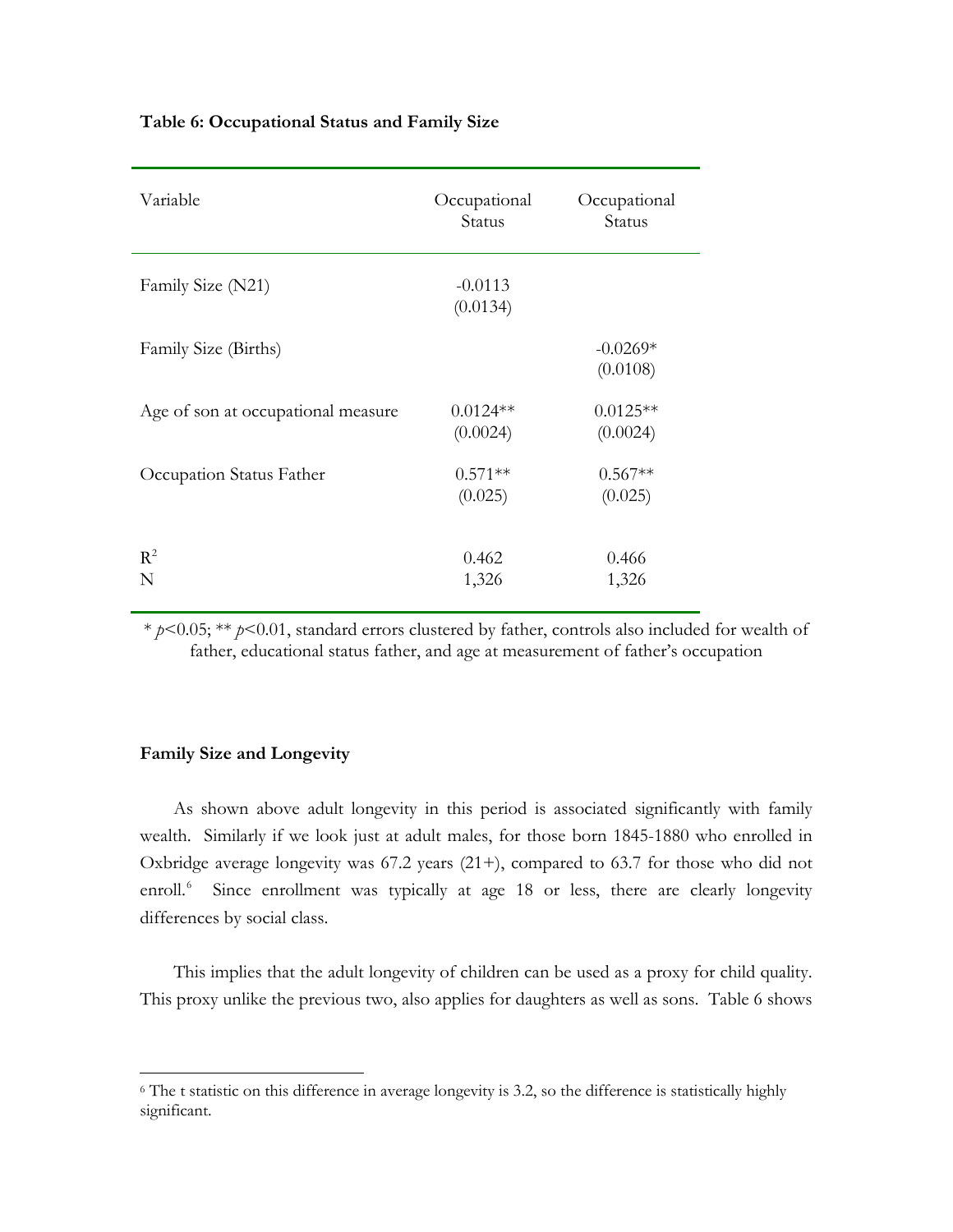the results on this. Since average lifespan, and also the variance of lifespan was changing over time in all cases a standardized lifespan was created for individuals. This was defined as

$$
Norm(AgeDeath) = \frac{AgeDeath_i - \overline{AgeDeath}}{std(AgeDeath)}
$$

Where *AgeDeath* is average age of death in the decade of death of the person, and  $std(AgeDeath)$  is the standard deviation of age of death in that decade, estimated using a large sample of deaths in the years 1866 onwards. Pre 1866 years of death are normalized using 1866-79 values.

Since there is a biological inheritance of longevity also we control for the average age of death of the parents, normalized in the same way. There is always a moderate, though statistically very significant, connection between child age at death and parent age at death, whether we take the average of the parents or each parents individual longevity. Child lifespan is also positively associated with the social status of the father as measured by wealth and education. However, when we add to the regression the number of children in the family, there is never any significant quantitative association with adult longevity, whatever measure of family size is used.

In estimating the effects of family size on child mortality rates, the situation becomes a bit more complicated. Since a child death before age 2 will be associated with a higher chance of a subsequent birth, there is an endogeneity between the mortality rate 0-2 and the total number of births. And if mortality rates 0-2 and 3-20 are correlated within families because of unobserved family characteristics, then higher total births will also correlate with higher mortality rates 3-20. The reverse will also potentially be true for completed family size, N21. Better child survival rates can potentially raise the completed family size.

Table 8 shows how the two different measures of family size, births and N21, connect to mortality rates 0-2 and 3-20 for births 1840-1899. Completed family size is positively associated with lower mortality rates both 0-2 and 3-20. But births are negatively correlated with survival rates both 0-2 and 3-20. Thus the evidence here is inherently ambiguous on whether the numbers of children in a family reduce the quality of children as measured by their survival rates.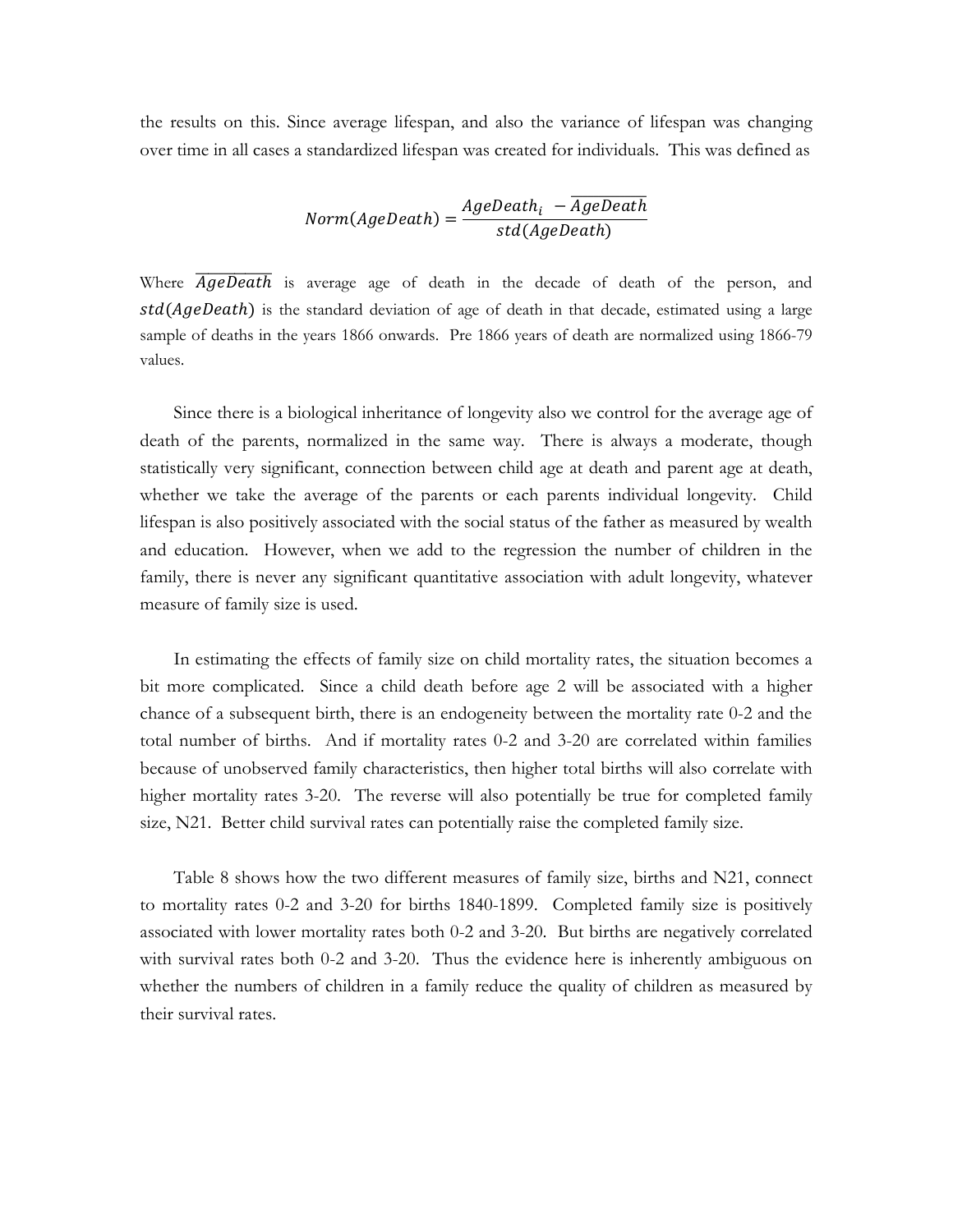|                        | Pre 1880         | Pre 1880            | 1880-1919        | 1880-1919        |
|------------------------|------------------|---------------------|------------------|------------------|
| Average Lifespan       | $0.179**$        | $0.182**$           | $0.203**$        | $0.204**$        |
| Parents                | (0.027)          | (0.027)             | (0.035)          | (0.035)          |
| N21                    | 0.005<br>(0.006) |                     | 0.004<br>(0.010) |                  |
| N <sub>14</sub>        |                  | $-0.000$<br>(0.005) |                  | 0.002<br>(0.009) |
| Ln(Wealth) of          | $0.016**$        | $0.016**$           | $-0.007$         | $-0.007$         |
| Father                 | (0.004)          | (0.004)             | (0.009)          | (0.008)          |
| <b>Educated Father</b> | 0.042            | 0.041               | 0.126            | 0.125            |
|                        | (0.034)          | (0.034)             | (0.067)          | (0.067)          |
| Female                 | $0.296**$        | $0.296**$           | $0.398**$        | $0.398**$        |
|                        | (0.026)          | (0.026)             | (0.037)          | (0.037)          |
| Constant               | 0.046            | 0.089               | $-0.038$         | $-0.024$         |
| $R^2$                  | 0.05             | 0.05                | 0.05             | 0.05             |
| $\overline{N}$         | 5,688            | 5,688               | 3,314            | 3,314            |

# **Table 8: Adult Longevity and Family Size**

\* *p*<0.05; \*\* *p*<0.01, controls also for father and mother age at childbirth, and birth order. SEs clustered on fathers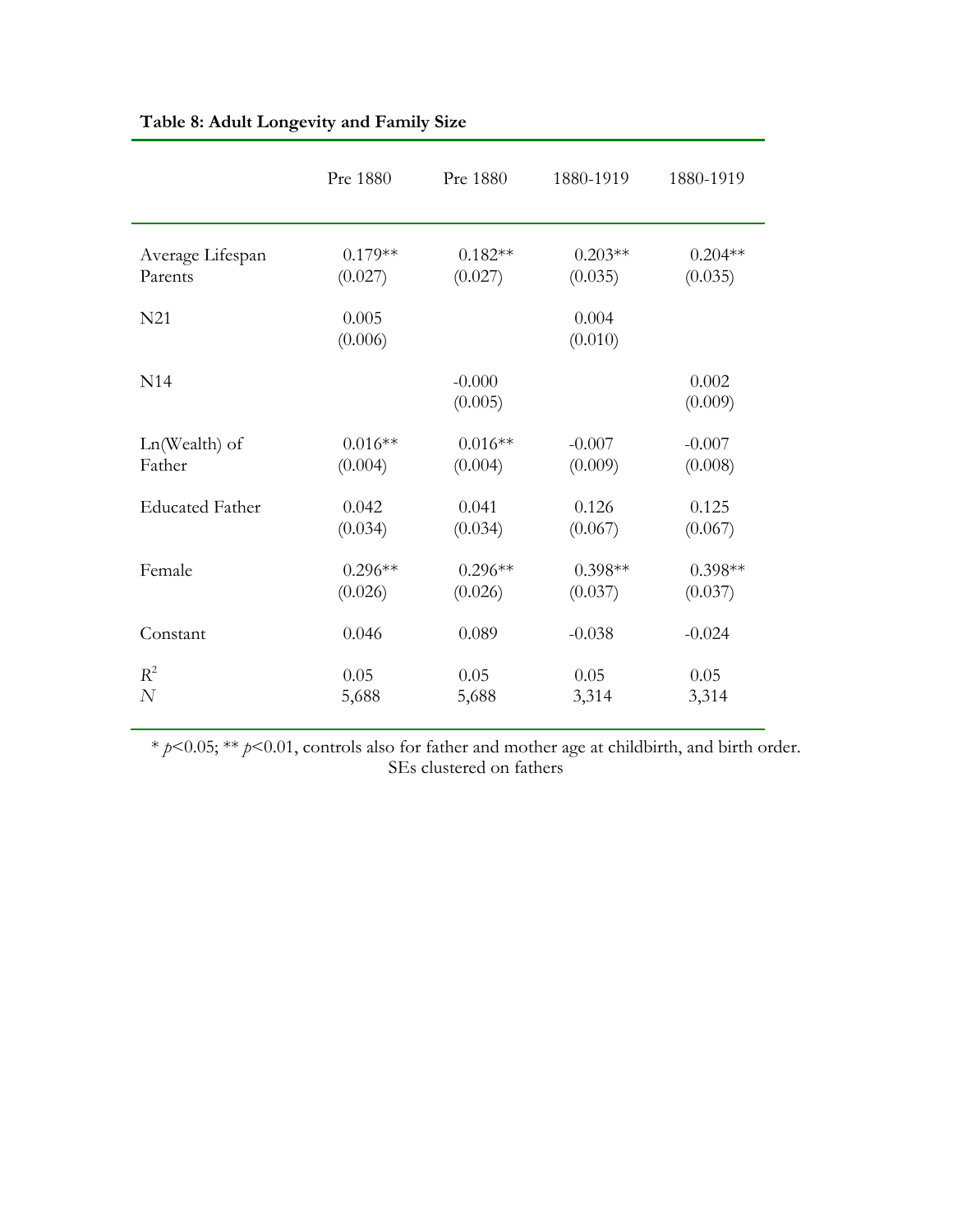|                 | Mortality                 | Mortality               | Mortality                 | Mortality                |
|-----------------|---------------------------|-------------------------|---------------------------|--------------------------|
|                 | Rate, 3-21                | Rate, 3-21              | Rate, $0-2$               | Rate, $0-2$              |
| N <sub>21</sub> | $-0.00798**$<br>(0.00115) |                         | $-0.00657**$<br>(0.00123) |                          |
| N <sub>0</sub>  |                           | $0.00218*$<br>(0.00100) |                           | $0.00549**$<br>(0.00114) |
| $Ln(Wealth)$ of | $-0.00198*$               | $-0.00256**$            | $-0.00493**$              | $-0.00528**$             |
| Father          | (0.00088)                 | (0.00092)               | (0.00094)                 | (0.00094)                |
| Educated Father | $-0.00884$                | $-0.00840$              | $-0.00822$                | $-0.00682$               |
|                 | (0.00917)                 | (0.00928)               | (0.00928)                 | (0.00951)                |
| Year of birth   | $-0.00085**$              | $-0.00104*$             | $0.00105**$               | $0.00086**$              |
|                 | (0.00022)                 | (0.00023)               | (0.00028)                 | (0.00028)                |
| $R^2$           | 0.013                     | 0.005                   | 0.015                     | 0.015                    |
| $\overline{N}$  | 7,086                     | 7,086                   | 7,723                     | 7,723                    |

### **Table 9: Child Mortality and Family Size, births 1840-99**

\* *p*<0.05; \*\* *p*<0.01. SEs clustered on fathers

# **Family Size and Wealth**

We have estimates of wealth at death for all fathers dying 1799 and later. For those dying 1858 and later this comes from the Principal Probate Registry, and is from 1858-1893 a statement just of the personalty of the deceased (assets aside from real estate), and after 1894 a statement of all assets. For those not probated we have to attribute a probate value. In each period there was a minimum estate value at which probate was legally required:  $\text{\textsterling}10$ (1858-1900), £50 (1901-1930), £50-500 (1931-1965), £500 (1965-1974), £1,500 (1975-1983), and  $\text{\emph{f}}5,000$  (1984-2012) (Turner (2010 p.628)). We thus took as the value of estate for those not probated as typically half the minimum requiring probate:  $\dot{f}$  5 (1858-1900),  $\dot{f}$  10 (1901-9), £15 (1910-019), £20 (1920-30), £25 (1931-9), £50 (1940-9), £100 (1950-9), £250 (1960- 1974), £750 (1975-1983), and £2,500 (1984-2012). We did not increase the attributed value in 1901 to  $\frac{1}{25}$  because the rise in the probate limit to  $\frac{1}{250}$  in that year had little effect on the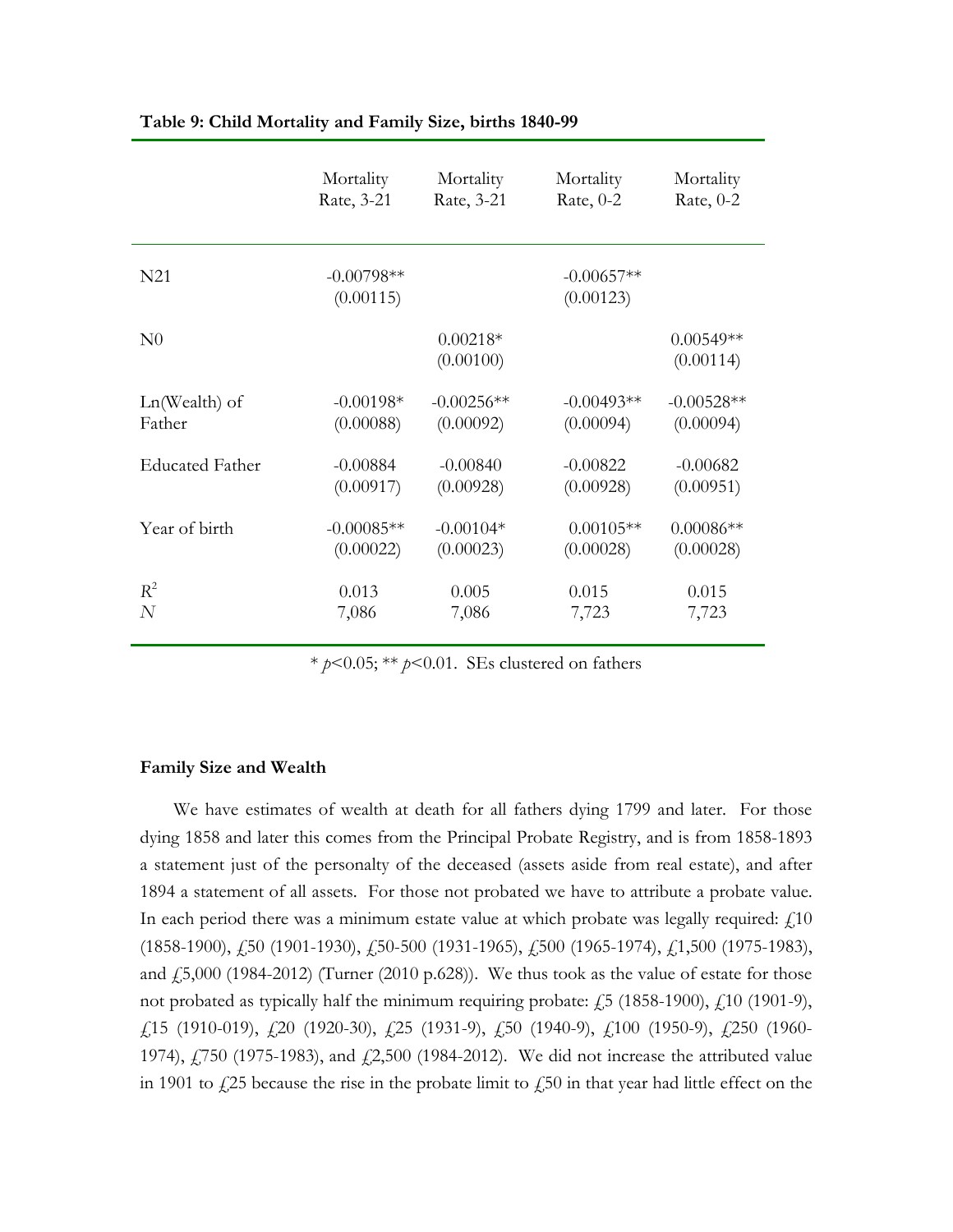implied value of the omitted probates in 1901 compared to 1900. Thus whatever the exact cutoff the bulk of the omitted probates were closer to 0 in value than to  $\zeta$ , 50.

Since wealth at death has a very skewed distribution, we use the logarithm of estimated wealth to produce a distribution closer to normal. Also since the nominal value of average wealth increased greatly between 1858 and 2012 we normalized by the estimated average wealth at death in each decade. We thus construct for each person i dying in year t a measure of normalized wealth at death which is

$$
w_{it} = \ln(Weather_{it}) - \overline{\ln(Weather_{t})}
$$

where  $\overline{\ln(Weather)}$  is the estimated average wealth at death by decade.<sup>[7](#page-25-0)</sup> For each decade  $w_{it}$  will thus have an average expected value for the population as a whole of 0.

In the years 1799-1857 information on the value of personalty is available for wills probated in the highest of the ecclesiastical probate courts, the Prerogative Court of the Archbishop of Canterbury. However, only about 4% of men were probated in this court, and quite wealthy men might be probated elsewhere. Thus for this period we only included men as fathers in the wealth regression if they had a probate value in this court. Since this involves selection just on the Xs it should not lead to bias in the results.

In this period the best indicator of family wealth is the estate of the husband at death, since looking at the value of estates 1860-1949 the value of those of husbands greatly exceeded that of their wives, especially in earlier years. We can thus estimate the effect of family size on wealth through

$$
lnW_c = b_0 + b_1 lnW_f + b_2 lnN + b_3 DFALIVE + b_4 DIFF \tag{4}
$$

Where:

 $\overline{\phantom{a}}$ 

| N           | $=$ number of surviving children                                                                 |
|-------------|--------------------------------------------------------------------------------------------------|
| $lnW_c$     | $=$ log wealth each children of a given father                                                   |
|             | $DFALIVE = indicate$ indicator for when the father is still alive at the time of the son's death |
| <b>DIFF</b> | $=$ years between death of father and son                                                        |

<span id="page-25-0"></span><sup>7</sup> This was estimated 1895 and later from aggregate probate values reported by Atkinson (----), -----. 1858-1894 this was estimated from the average probate rates and probated wealth of people with the surname *Brown. Brown*, like most common surnames, is a surname of average social status.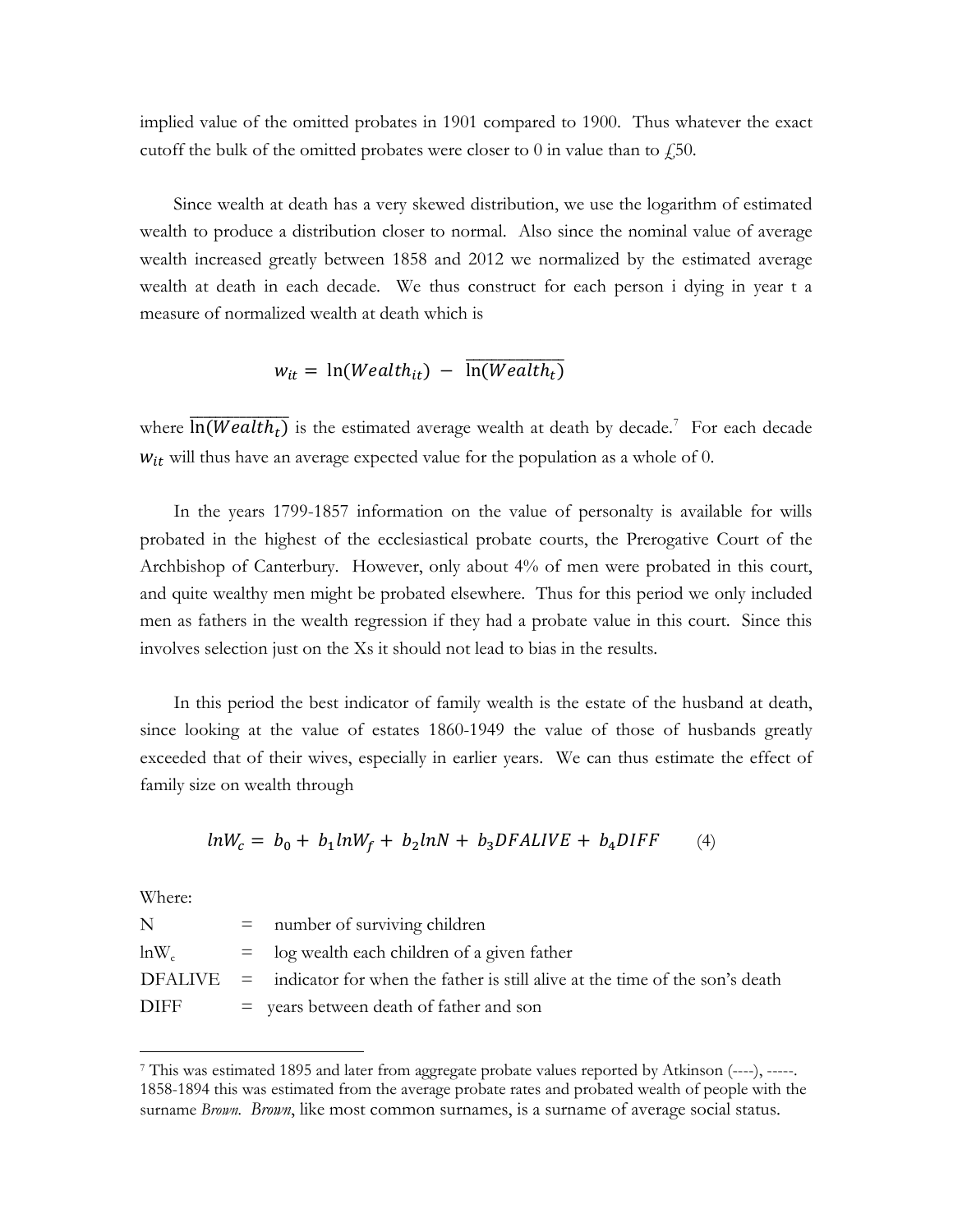DFALIVE is a control for the effects of sons who die before fathers, and thus likely receive smaller transfers of wealth from fathers. Such sons will also tend to be younger. And in this data wealth rises monotonically with age until men are well past 60. DIFF measures the time between the death of the father and the death of the son, which would allow the bequest to grow.

With this formulation,  $b_2$  is the elasticity of son's wealth as a function of the number of surviving children the father left. N varies in the sample of fathers and children from 1 to 18. The coefficient  $b_1$  shows the direct link between fathers' and sons' wealth, independent of the size of the fathers' family.

The second column of table 10 shows the estimated coefficients from equation (4). For wealth the coefficient on numbers of children is negative and strongly statistically significant. However, wealth is an imperfect indication of child "quality" since it derives in part from child earnings and social status, and partly just from inheritance. Are children of larger families poorer at death because they ended up with less human capital, in a broad sense, or just because they inherited less? One way we can measure this is by substituting in equation (4) for father's wealth at death the expected bequest of each child, which is that wealth divided by N21, the number of adult children. The third column of table 10 then shows the effects of family size on wealth at death, controlling for bequests. Now the effect of family size is positive and statistically significant. Relative to the bequests they receive, children of larger families accumulate more wealth by the time they die. They act as if they have had a negative shock to their wealth relative to their social position, and are restocking wealth.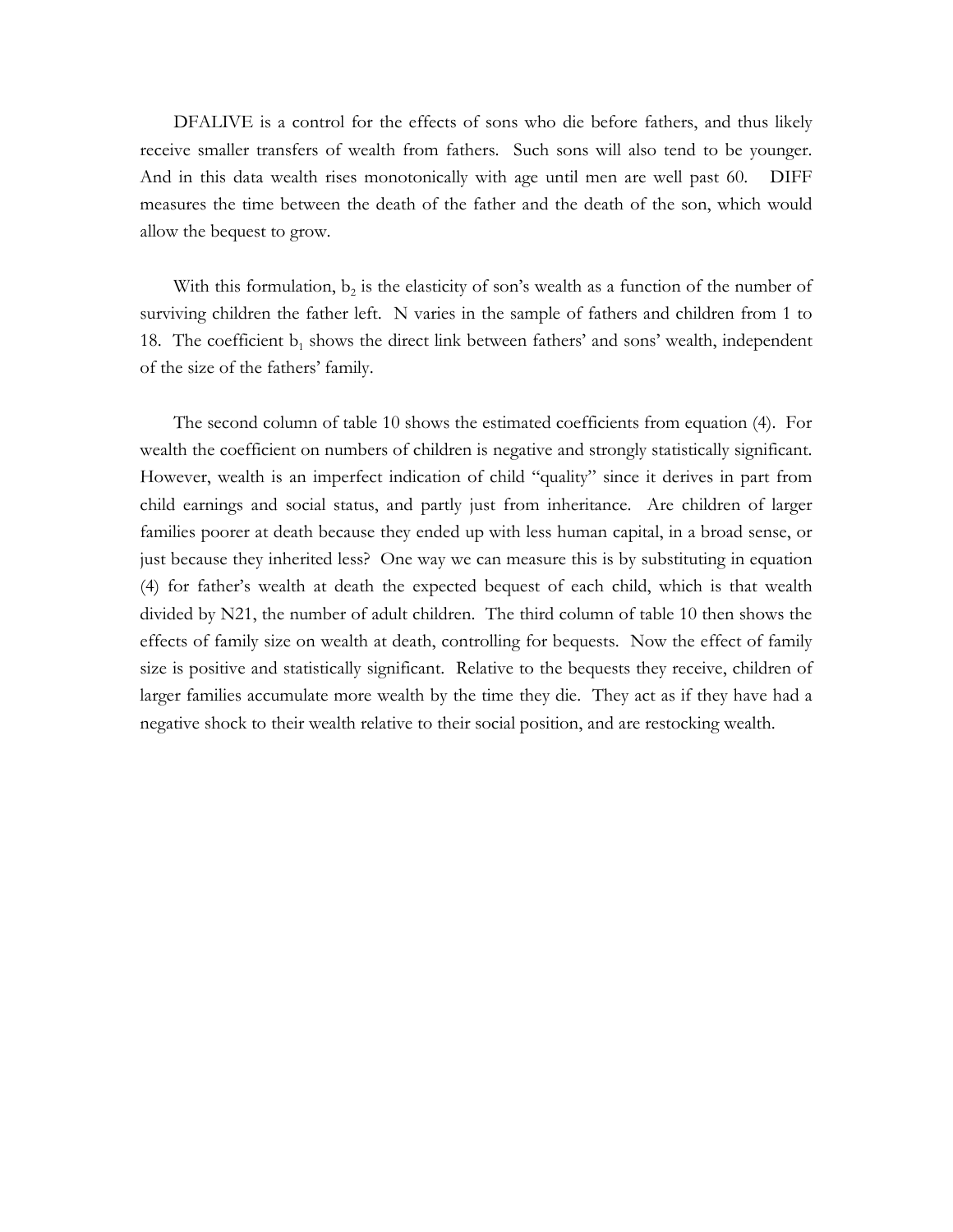| Dependent Variable        | Ln Child<br>Wealth     | Ln Child Wealth        |
|---------------------------|------------------------|------------------------|
| Ln Wealth Father          | $0.465**$<br>(0.011)   |                        |
| Ln Bequest                |                        | $0.465**$<br>(0.011)   |
| lnN21                     | $-0.330**$<br>(0.067)  | $0.135*$<br>(0.067)    |
| <b>Dfalive</b>            | $-1.436**$<br>(0.131)  | $-1.436**$<br>(0.131)  |
| Years since bequest       | $0.0129**$<br>(0.0020) | $0.0129**$<br>(0.0020) |
| Dfem                      | $-0.264**$<br>(0.069)  | $-0.264**$<br>(0.069)  |
| Observations<br>R-squared | 6,719<br>0.385         | 6,719<br>0.385         |

#### **Table 9: Child Wealth and Family Size**

\* *p*<0.05; \*\* *p*<0.01. SEs clustered on fathers

The multigenerational nature of our data allows us to address this issue further. In table 11 the third column shows estimates of the wealth of the grandchildren of men who first married before 1880, as a function of the family size in the first generation, when family size was a random shock. The wealth of grandchildren is still strongly associated with the wealth of the grandfather, but interestingly by the time of the third generation, initial family size has no significant association with wealth. Whatever shock was received to wealth in the second generation as a function of family size has disappeared by the third generation. Thus family size creates transitory shocks to wealth for the next generation, but these shocks dissipate quickly over time.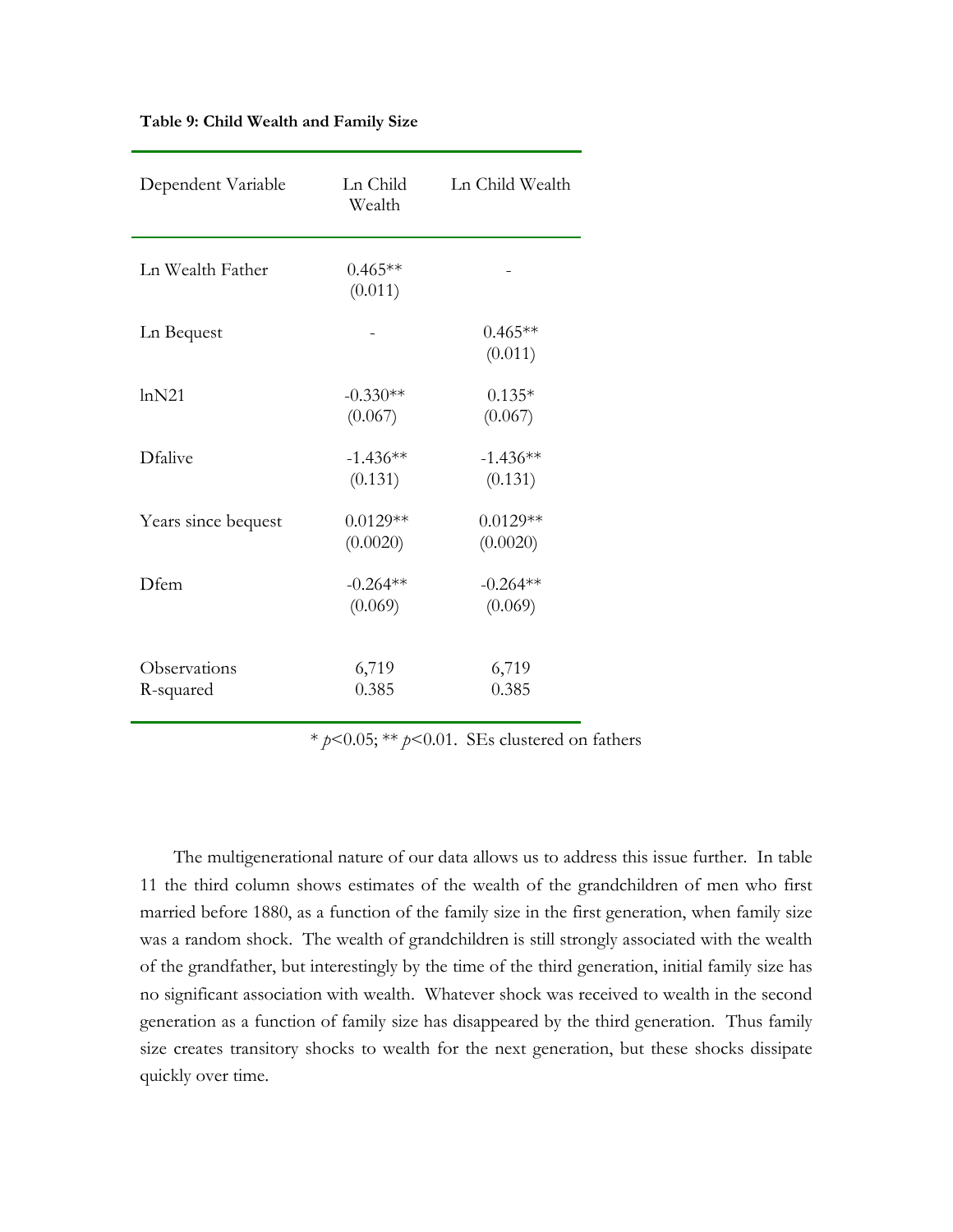| Dependent Variable  | Ln Son Wealth | Ln Grandchild<br>Wealth | Grandchild<br>Probate rate |
|---------------------|---------------|-------------------------|----------------------------|
|                     |               |                         |                            |
| Ln Wealth           | $0.550**$     | $0.325**$               | $0.205**$                  |
| Grandfather         | (0.016)       | (0.012)                 | (0.010)                    |
| lnN21               | $-0.236*$     | $-0.042$                | $-0.083$                   |
|                     | (0.112)       | (0.083)                 | (0.069)                    |
| Dfalive             | $-0.852**$    | $-0.128$                |                            |
|                     | (0.272)       | (0.225)                 |                            |
| Years since bequest | $0.0092**$    | $0.0170**$              |                            |
| (son)               | (0.0035)      | (0.0026)                |                            |
| Years since bequest |               | $0.0247**$              |                            |
| (grandchild)        |               | (0.0018)                |                            |
| Dfem                |               | $-0.257**$              | $0.132*$                   |
|                     |               | (0.073)                 | (0.065)                    |
|                     |               |                         |                            |
| Observations        | 1,918         | 5,434                   | 5,986                      |
| R-squared           | 0.45          | 0.30                    | 0.14                       |

# **Table 11: Grandchild Wealth and Family Size**

\* *p*<0.05; \*\* *p*<0.01. SEs clustered on grandfathers

We can confirm the transitory effects of shocks to grandparent family size before 1880 on subsequent wealth by also just looking at the probate rates of grandchildren. Probate rates are a good proxy also for family wealth, being close to 100% in the richest families, and 0% in the poorest. The absence of a grandchild wealth effect is confirmed in the last column of table 11, which reports the coefficients of a logit regression of grandchild probate rates on grandfather log wealth, and log family size (N21). Figure 8 shows for the grandchildren of marriages before 1880 the probate rates as a function of the adult family size of the grandfather generation, separately for richer and poorer rare surname lineages. The effects of lineage are clear in the grandchild generation, with the grandchildren of the richer lineages (defined by average wealth at death 1858-1887) still significantly wealthier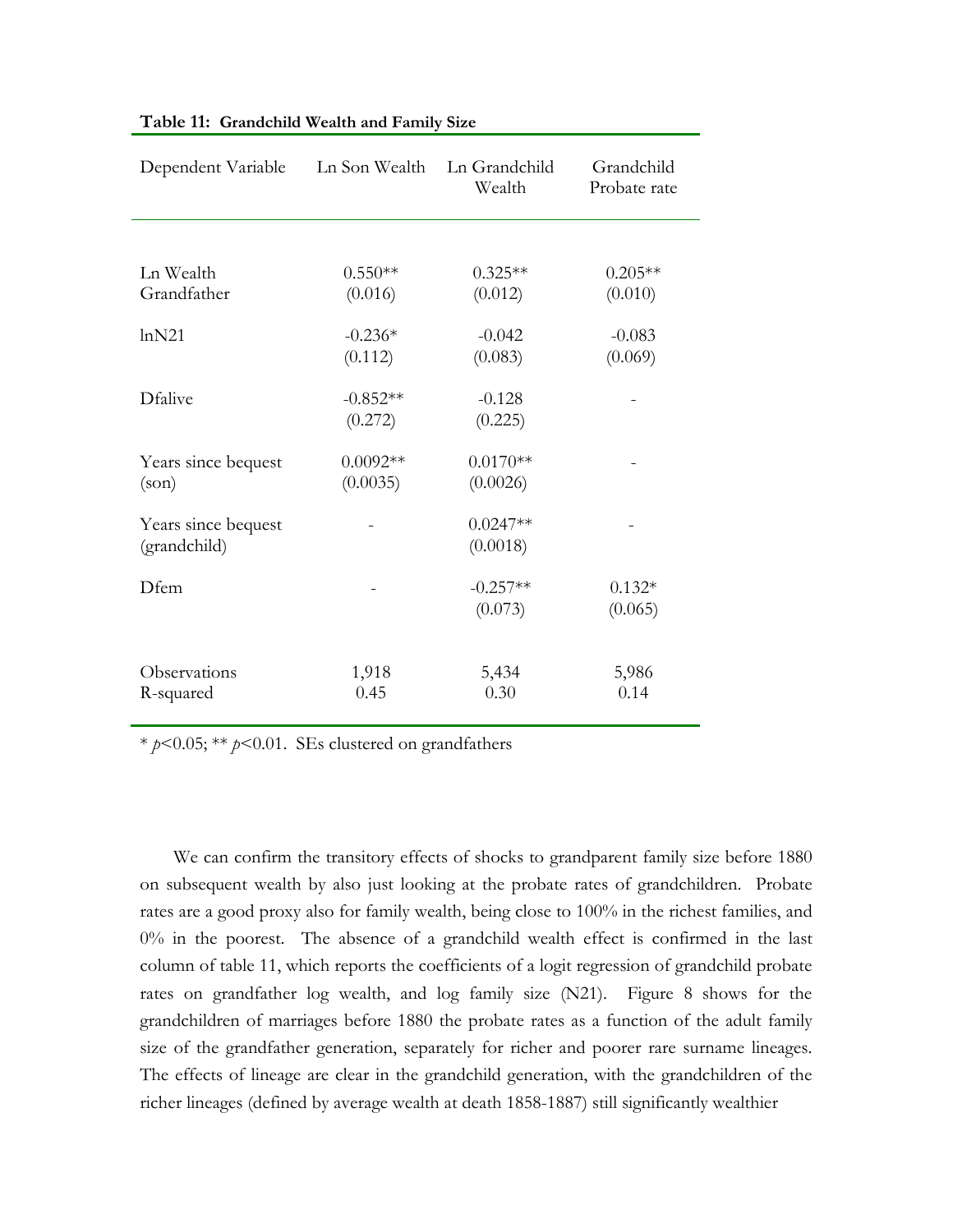

**Figure 8: Probate Rates of Grandchildren as a Function of Grandfather Family Size, First Marriages before 1880**

than those of the poorer lineages. But there is no effect, either among the richer or the poorer lineages, of grandfather family size on grandchild probate rates. Lineage matters strongly, but not family size in earlier generations.

If larger family size at the grandfather level reduces the human capital of children, and this gets transmitted to the next generation, then the grandparent family size should also predict grandchild wealth. If, however, human capital is unaffected, and the transitory effects of inheritance on wealth quickly dissipate then the grandchildren will have a wealth that is independent of family size at the grandparent generation. What we see is that grandparent wealth is still strongly predictive of grandchild wealth. But grandparent family size has no significant effect. The best estimate is that the shock to wealth from a larger family size at the grandparent level is transitory, confined to just one generation.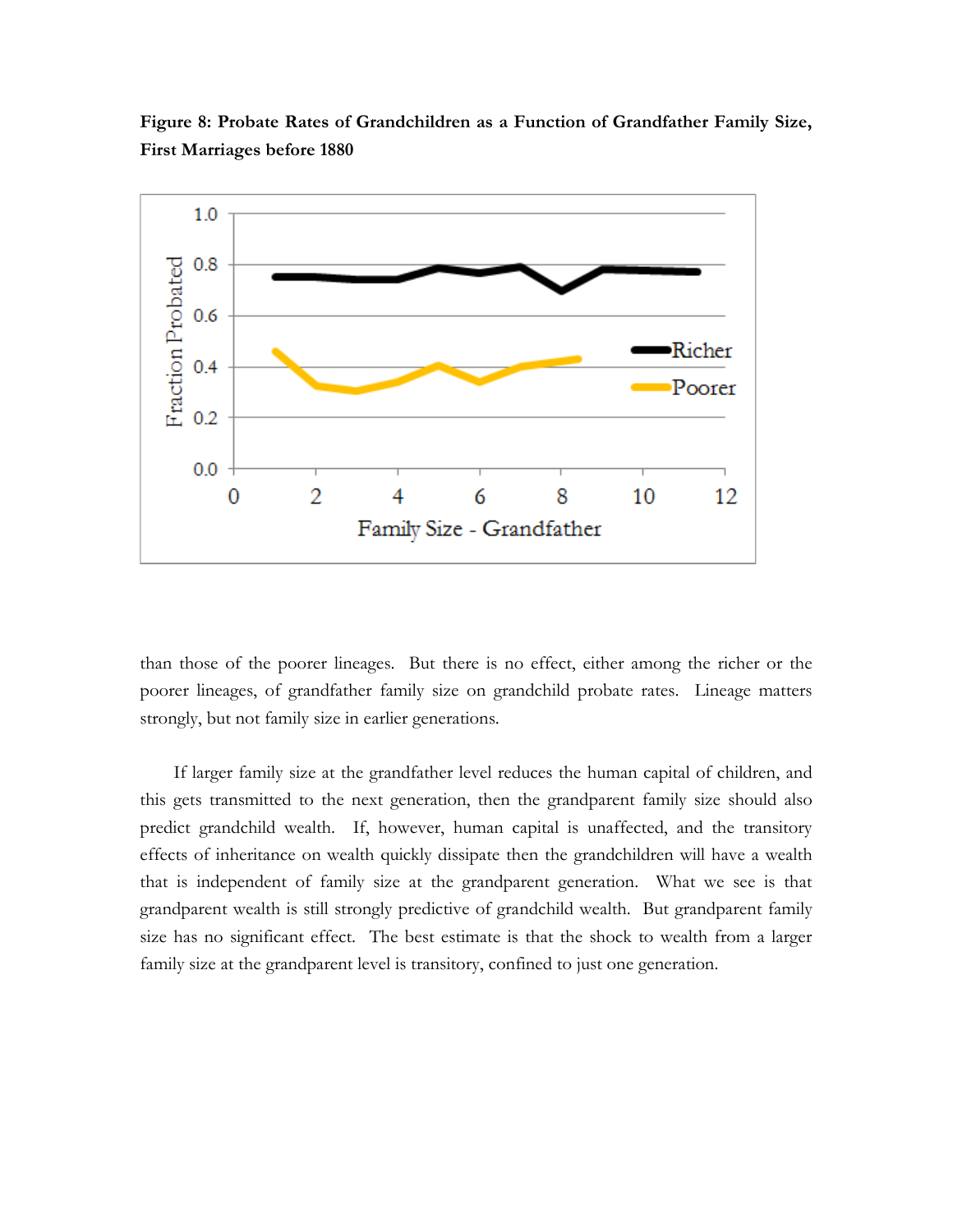# **Implications**

The results above are clear. In England before 1880 family size was from the perspective of the parents a random shock, whether measured as births or as children surviving to age 21. Brothers correlate on wealth, occupational status, longevity, age at marriage, age of wife at marriage, the mortality rates of their children, and probability of marriage. But there is no correlation between them with respect to births, or to surviving children. These shocks to child numbers resulted in a huge range of family sizes, from 1 to 18 for children surviving to age 21.

The evidence above shows clearly that the costs to families from having more children were negligible in terms of the human capital of the children. Sons of larger families, among the richer families where we have good measures of educational attainment, were not any less likely to attain education. Occupational status of sons declined by only the most slender amounts when family sizes increased significantly. Children of larger families did not have lower longevity. And given their estimated average inheritance, the wealth at death of children in larger families was not any less than in that of smaller families. Thus the children of larger families show no sign of being less capable or less educated. And even the effect of family size on child wealth was transitory. Grandchildren in families with larger size in the first generation are no poorer relative to their grandfather than grandchildren of smaller families in the first generation. The grandchildren from the larger families are as likely to be probated as those from smaller families.

All of this calls into question the strong reliance of most theories of the emergence of modern economic growth on the quality-quantity tradeoff with children. The whole Beckerian notion finds no counterpart in reality. Modern growth consequently cannot be explained by a switch to smaller family sizes accompanied by more investment in child quality. Modern growth in England began 100 years before there were significant reductions in average family sizes, and indeed was accompanied by an increase in average family sizes.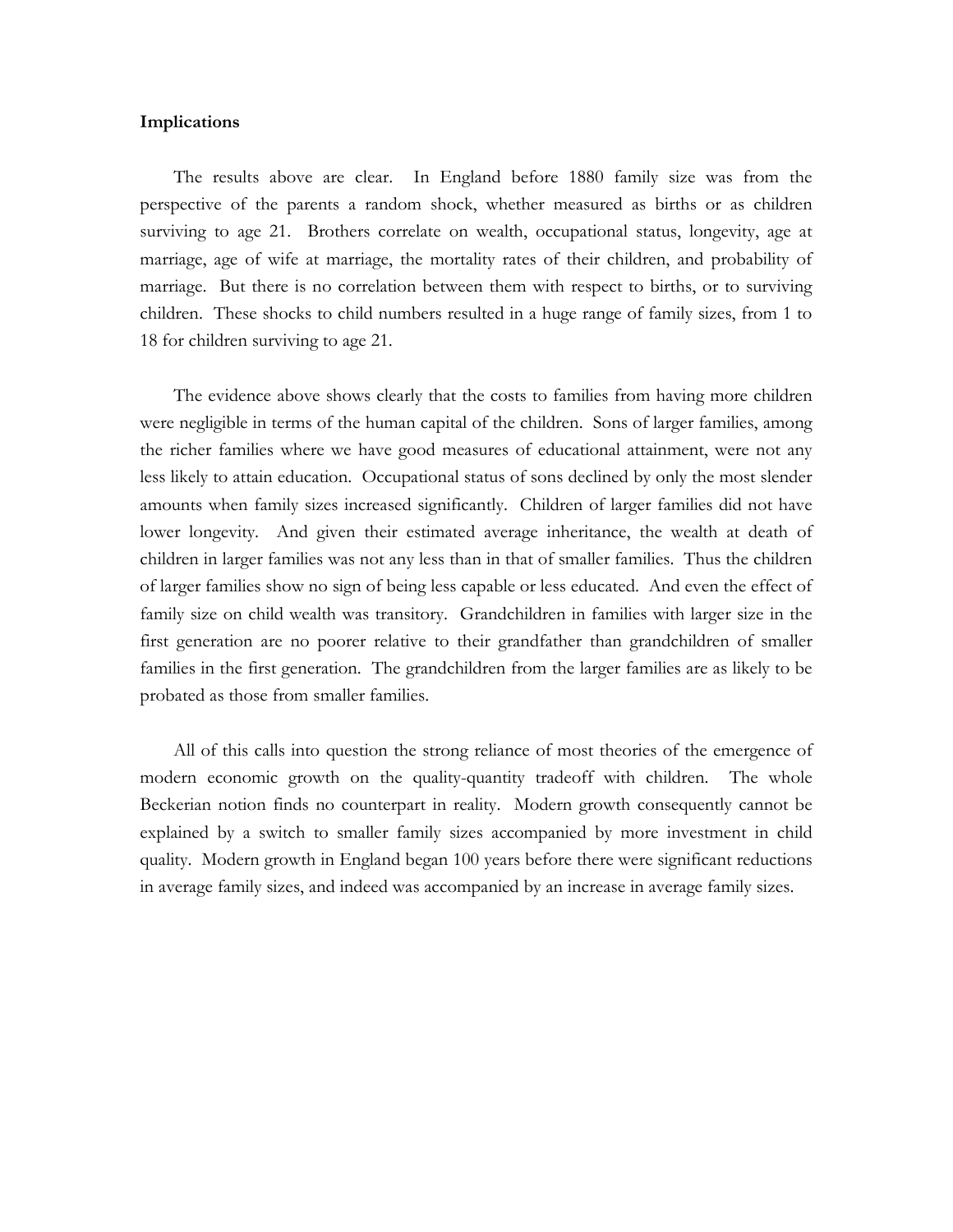# **Appendix: The Data**

The data used in this study for marriages pre 1880 comes from a genealogical database of 58,000 English and Welsh people who had rare surnames. To qualify a surname had to appear 40 times or less in the 1881 census. Since the data was collected to study social mobility in England from 1800 to 2012, the initial surnames used were deliberately oversampled from the top and bottom of the wealth distribution for those dying 1858-1887. There are 26,000 individuals from the rich lineages and 32,000 from the poor. We thus estimate separately the effects of family size for the rich and poor families, in case the quality-quantity effect only appears in part of the educational distribution.

All births, deaths and marriages were registered in England from 1837 on. After 1865 the death register also included age at death. So for rare surname individuals we can link their births, deaths and marriages (though less easily for births before 1865). The censuses of 1841-1911 are also available, providing information on parentage. For marriages before 1880 there is considerable information available from parish records of baptisms, which recorded parents' names, and from parish records of marriages, which recorded the names and ages of those marrying as well as their fathers names. There are many ancillary records which show, particularly for higher status families, family relationships: accounts, for example, of all men matriculating at Oxford and Cambridge universities prior to 1893, their fathers and their marriages, and also probate records.

By focusing on rare surnames, and by employing the whole set of records available for England we achieve much higher matching rates than is typical for linking parents and children in the  $19<sup>th</sup>$  century censuses.<sup>[8](#page-31-0)</sup> But the nature of the sources means we cannot identify parentage for all the people in our sample. Thus for 4,850 recorded births 1860- 187[9](#page-31-1), for we identify the father or mother for 85% of recorded births.<sup>9</sup> The reasons for failing to find the parents are various. In some cases the name likely has been misspelled in the birth record, and the person does not belong in the surname lineages we are using to form the sample. Of those not linked 60% show no further appearance in any record after their birth under the birth name. Likely in most of these cases the name is just misspelled on the birth register. In others the child dies before appearing in a census, or their father dies, or they are living with grandparents in the census, or the family emigrates.<sup>10</sup> Thus one third of those not linked to a parent died before age 10. However, for children identified as living

<span id="page-31-0"></span><sup>&</sup>lt;sup>8</sup> Ferrie and Long, for example, link only ---% of sons to their fathers between 1851 and 1881.

<span id="page-31-1"></span><sup>9</sup> In some cases, where the child is illegitimate, only the mother is listed on birth records.

<span id="page-31-2"></span><sup>&</sup>lt;sup>10</sup> We could identify the father by getting the birth certificate, but this is prohibitively costly.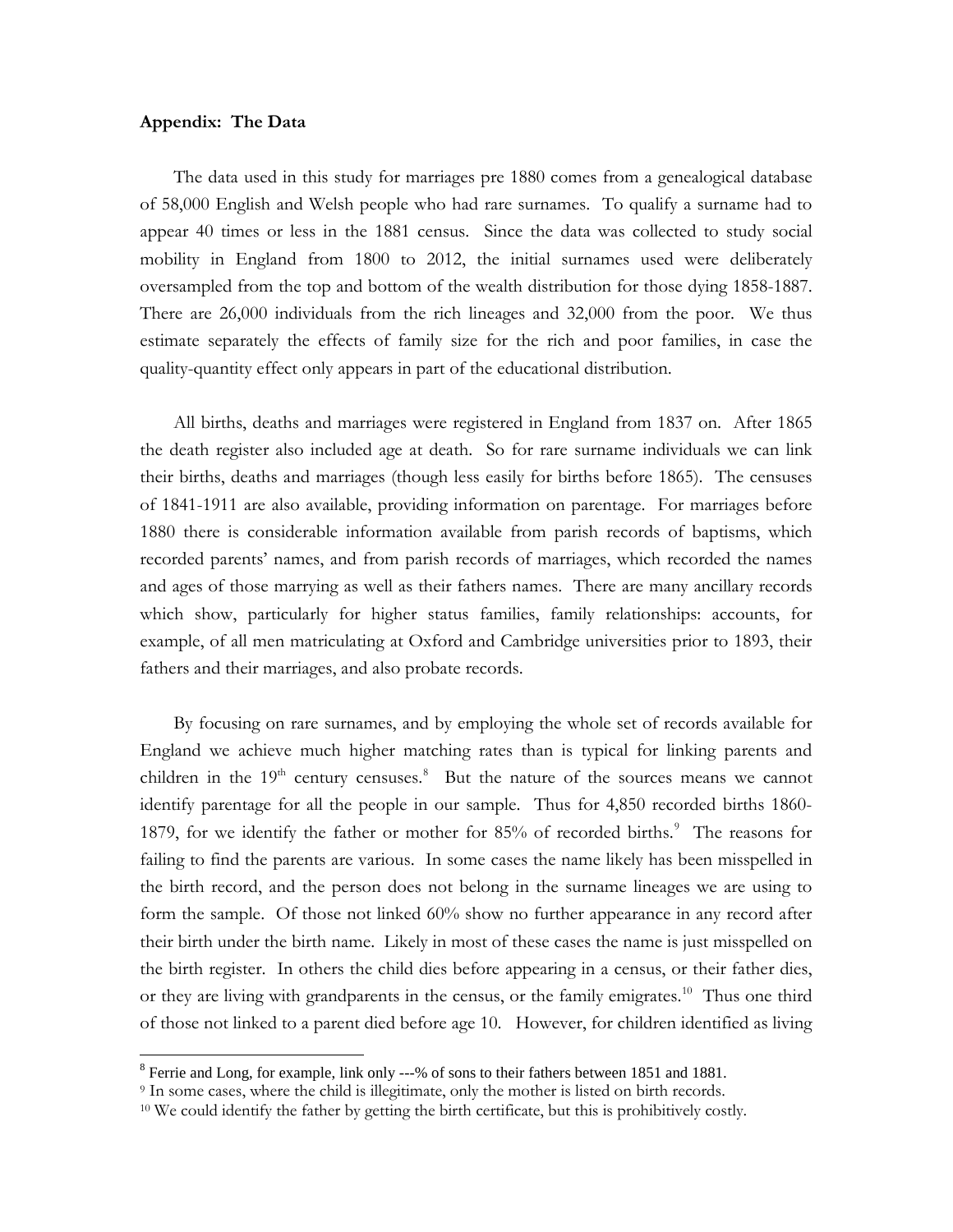to at least 21, 3,152 for births 1860-79, the match rate is much better, with only 2.1% without a father or mother identified. In part for this reason our preferred measure of family size is the number of children living to age  $21<sup>11</sup>$  $21<sup>11</sup>$  $21<sup>11</sup>$ . There will be error associated with this measure, but that error will be modest.

Though the numbers of recorded births for men and women is similar, and the match rate to fathers for the births is also similar by gender, the final dataset of family size by father is missing at least 12-14% of girls. This is because children in families can also be identified in families from the existence of a death record, or from their presence in a census or other record, where the birth was not recorded under the correct family surname. But adult women will only appear in a death or census record if they remain unmarried. Thus more sons are identified from such records, absent the birth record. Table 1A shows for men and women of the target rare surnames the numbers linked to fathers in total and by gender and type for births 1860-79, for all births and for those attaining age 21. Though an equivalent number of women are matched to fathers in the births sample, many more men are identified from ancillary records. This implies that at least 12% of girls are missing from the sample of births, and 14% from the sample of those attaining age 21.

| Table <i>I</i> M. Onare of men and women in I anniy size sample, 1000-77 |       |       |       |  |  |  |  |
|--------------------------------------------------------------------------|-------|-------|-------|--|--|--|--|
|                                                                          | All   | Men   | Women |  |  |  |  |
|                                                                          |       |       |       |  |  |  |  |
| $Births - all$                                                           | 4,149 | 2,208 | 1,941 |  |  |  |  |
| Birth record                                                             | 3,509 | 1,755 | 1,754 |  |  |  |  |
| No Birth record                                                          | 640   | 453   | 187   |  |  |  |  |
|                                                                          |       |       |       |  |  |  |  |
| $21 + - a$ ll                                                            | 3,420 | 1,807 | 1,613 |  |  |  |  |
| $21+ -$ birth record                                                     | 2,862 | 1,398 | 1,464 |  |  |  |  |
| $21+$ - no birth record                                                  | 558   | 409   | 149   |  |  |  |  |
|                                                                          |       |       |       |  |  |  |  |

**Table A1: Share of Men and Women in Family Size Sample, 1860-79**

 $\overline{\phantom{a}}$ 

<span id="page-32-0"></span><sup>11</sup> For children identified as dying before age 21 the numbers not matched with a father is 41%.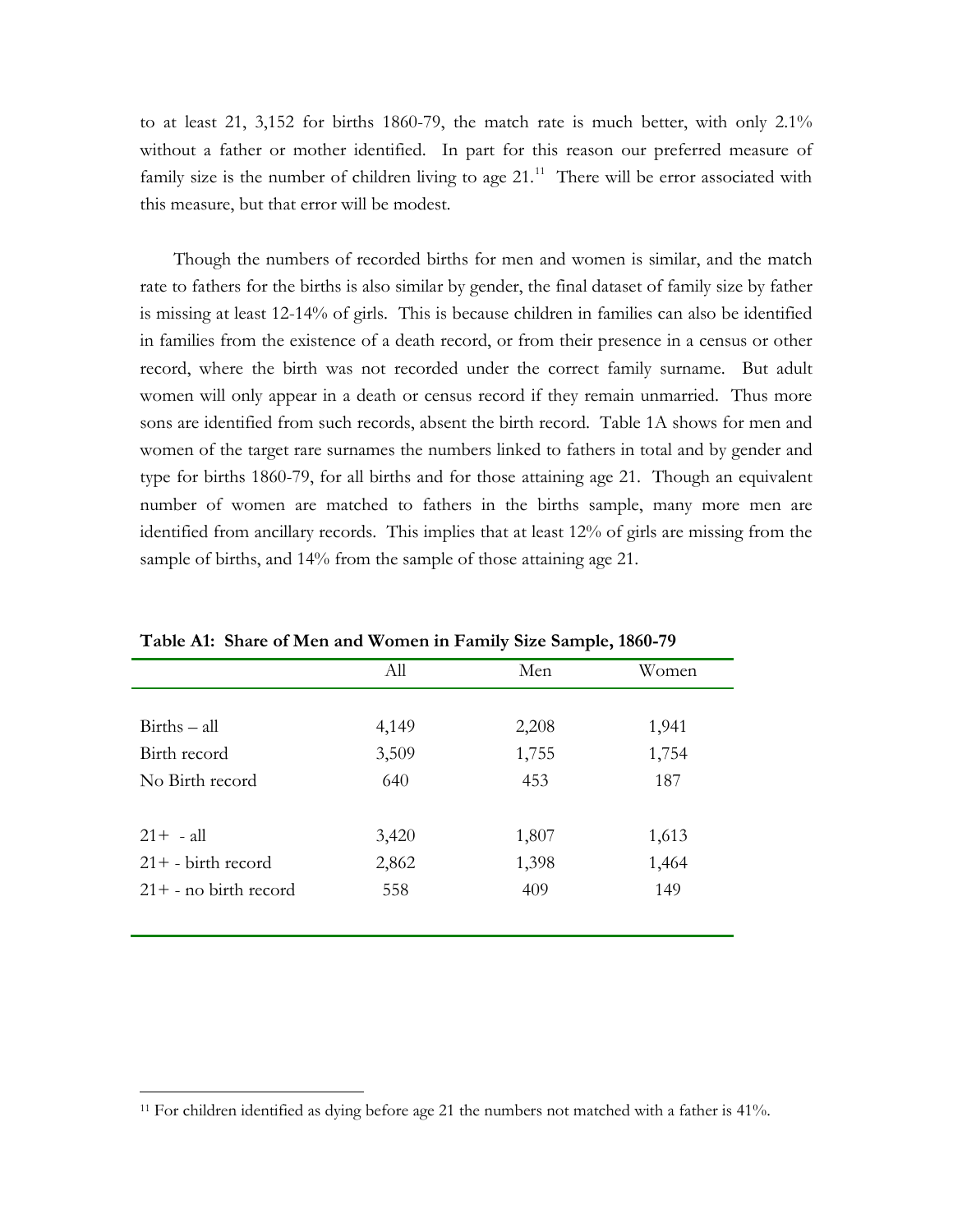The evidence, however, is that once we account for omitted daughters, we are capturing most children in these families. Using the dataset we can estimate female fertility rates by age. These fertility rates can then be compared with those calculated by Wrigley and Schofield for England and Wales as a whole from parish records pre 1800, as is done in figure 6. This comparison suggests that the reconstructed families in this dataset are potentially missing about 5% of sons, and 19% of daughters, measured in terms of births. But for children reaching age 21 the percentages of sons and daughters missing will be smaller.

For children reaching age 21 where at least 14% of daughters are missing a factor that limits the error in the data is that a significant number of these missing daughters appear to be in daughter only families, where all the children are missing, so that they not appear at all in our estimations. To see this consider table A.2 below. This shows by family size the number of sons and daughters recorded. The share of women missing from smaller recorded families is much larger. A part of this will be just a statistical effect (missing women make families on average smaller), but a substantial part seems to be that there are significant numbers of missing all-female families of size 1, 2, or 3. Such omissions will not affect the estimated family size effects in the paper.

| Family Size  | All   | All<br>Children | Male     | Female   | $%$ missing<br>females |
|--------------|-------|-----------------|----------|----------|------------------------|
|              |       |                 |          |          |                        |
| $\theta$     | 803   | $\theta$        | $\theta$ | $\theta$ | $\theta$               |
| $\mathbf{1}$ | 306   | 306             | 201      | 105      | 48                     |
| 2            | 350   | 700             | 389      | 311      | 20                     |
| 3            | 355   | 1,065           | 618      | 447      | 28                     |
| $4 - 5$      | 642   | 2,853           | 1,536    | 1,317    | 14                     |
| $6 - 7$      | 371   | 2,376           | 1,250    | 1,126    | 10                     |
| $8+$         | 316   | 2,962           | 1,491    | 1,471    | $\mathbf{1}$           |
|              |       |                 |          |          |                        |
| All          | 3,146 | 10,262          | 5,485    | 4,777    | 13                     |

**Table A.2: Missing Women by Family Size, pre-1880 marriages, children 21+**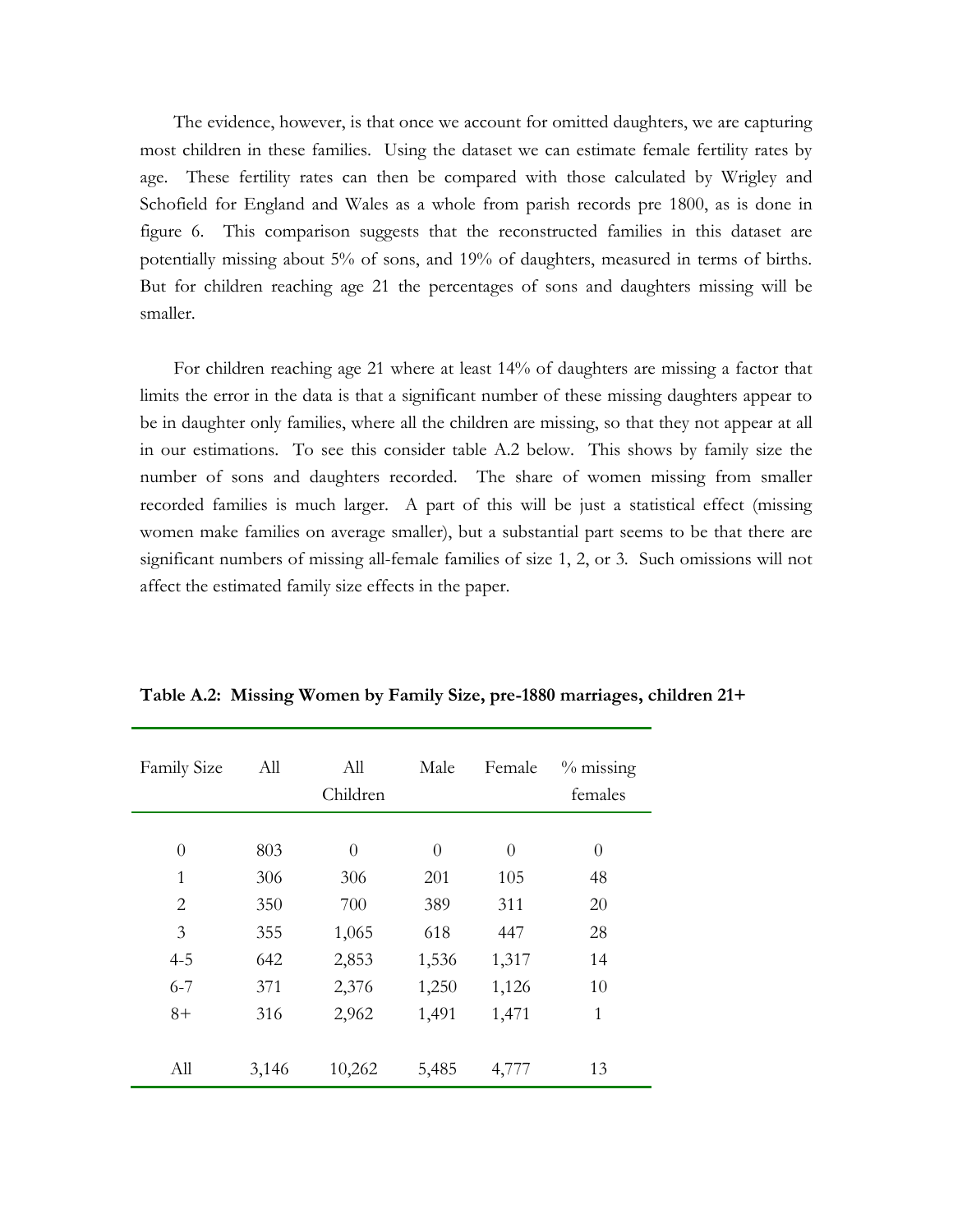| Variable                | Fathers (with<br>complete<br>fertility) | Sons  | Daughters                    | Grandsons | Grand-<br>daughters      |
|-------------------------|-----------------------------------------|-------|------------------------------|-----------|--------------------------|
| Number                  | 2,428                                   | 6,788 | 6,181                        | 6,604     | 6,046                    |
| N children              | 2,428                                   | 5,201 | $\overline{\phantom{0}}$     | 5,125     | -                        |
| N children, 21+         | 2,428                                   | 5,201 | $\qquad \qquad \blacksquare$ | 5,125     | $\overline{\phantom{a}}$ |
| Longevity               | 2,358                                   | 6,080 | 4,350                        | 6,068     | 4,178                    |
| Marriage Age            | 1,991                                   | 3,733 | 2,975                        | 3,776     | 3,090                    |
| Probate?                | 2,169                                   | 4,760 | 2,991                        | 4,688     | 2,651                    |
| Wealth at Death         | 2,054                                   | 4,546 | 2,850                        | 4,237     | 2,424                    |
| Oxbridge                | 2,428                                   | 6,276 | $\overline{\phantom{0}}$     | 6,255     | -                        |
| Attendance              |                                         |       |                              |           |                          |
| Schooling 11-20         | -                                       | 1,093 | ۰                            | 794       |                          |
| <b>Adult Occupation</b> | 1,140                                   | 2,618 |                              | 1,841     |                          |

**Table A.3: Observations on Characteristics, Fathers, Children and Grandchildren**

Table A.3 summarizes the data available for children in the sample for men with first marriages before 1880, and the most complete fertility information. For marriages before 1837 this requires that there be some local source on births such as the parish register. For daughters there is much less complete information on most characteristics. They largely did not have formal education and occupations for children born from marriages 1879 and earlier. The number of children with recorded numbers of births and children surviving to age 21 is less than the number born, since we only measure fertility for those reaching the age 21 and above. Grandchildren are included here only if they were born before 1920, since otherwise there will be truncation of those dying at greater ages. If we included all grandchildren, the number would be 13,334, about 5% greater than in table A.3.

### **Data Sources**

England and Wales, Annual Report of the Inspector General, 1861. "Wills and Administrations in 1858."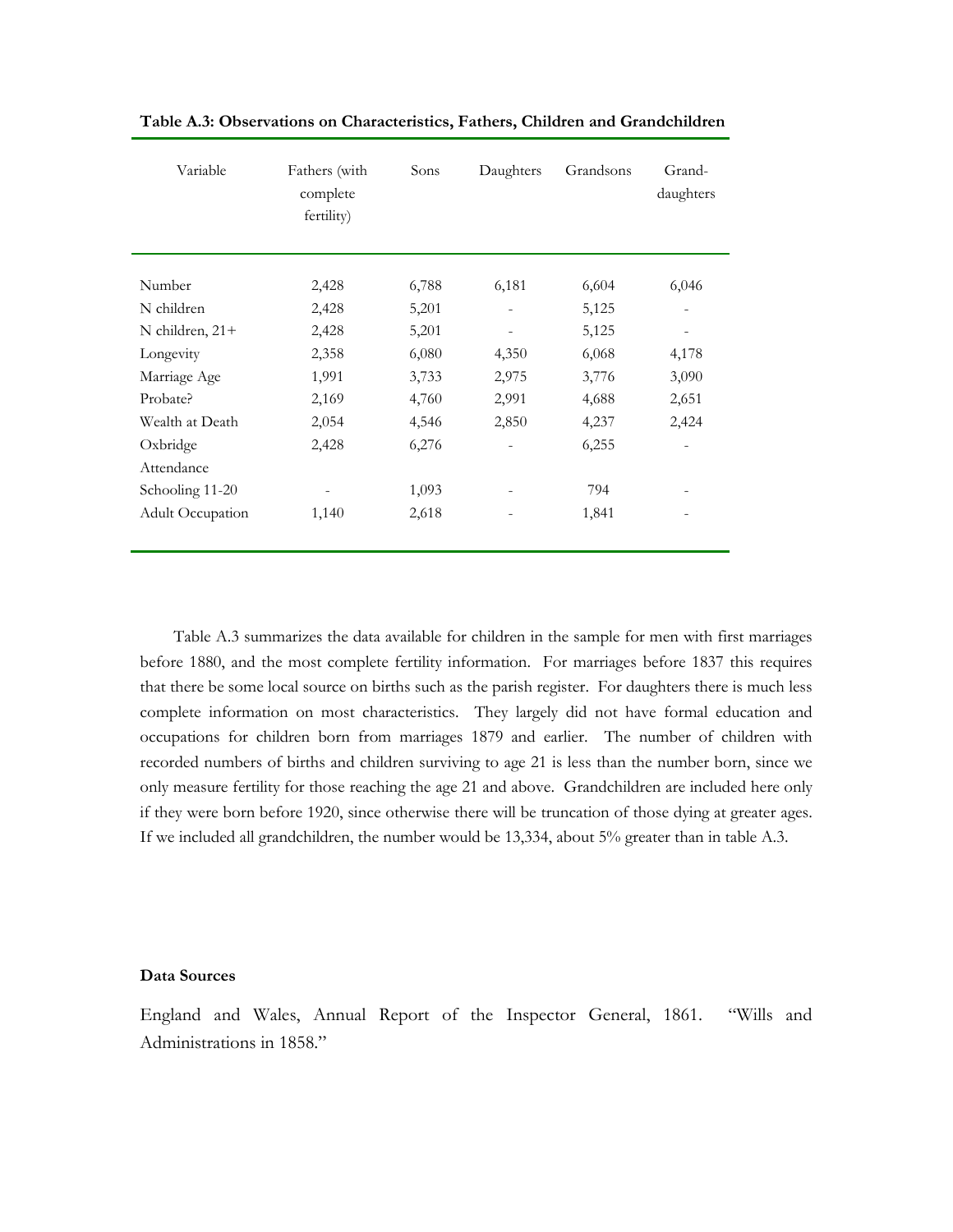## **References**

- Angrist, Joshua, Victor Lavy and Analia Schlosser. 2006. "Multiple experiments for the causal link between the quantity and quality of children." *Working Paper 06-26*, Massachusetts Institute of Technology.
- Åslund, Olof and Hans Grönqvist. 2010. "Family size and child outcomes: Is there really no trade-off?" *Labour Economics*, *17(1)*: 130-39.
- Becker, Gary S. 1988. "Family Economics and Macro Behavior." *American Economic Review, 78*: 1-13.
- Becker, Gary S. 1960. "An Economic Analysis of Fertility." Pp. 135–87 in *Demographic and Economic Change in Developed Countries,* edited by G.S. Becker. Princeton, NJ: Princeton University Press.
- Becker, Gary S. 1991. *A Treatise on the Family.* Cambridge, MA: Harvard University Press.
- Becker, G.S. and H.G. Lewis. 1973. "On the Interaction Between the Quantity and Quality of Children." *Journal of Political Economy* 81(2):S279–S288.
- Becker, G.S. and N. Tomes. 1976. "Child Endowments and the Quantity and Quality of Children." *Journal of Political Economy* 84(4):S143–S162.
- Becker, Gary, Kevin Murphy, and Robert Tamura. 1990. "Human Capital, Fertility and Economic Growth." *Journal of Political Economy*, *98*: S12-37.
- Black, Sandra., Paul J. Devereux and Kjell. G. Salvanes. 2005. "The More the Merrier? The Effect of Family Composition on Children's Education." *Quarterly Journal of Economics*, 120(2): 669-700.
- Blake, Judith**.** 1981. "Family Size and the Quality of Children." *Demography*, 18(4): 421-442.
- Cinnirella, Francesco, Marc P. B. Klemp, and Jacob L. Weisdorf. 2013. "Malthus in the Bedroom: Birth Spacing as a Preventive Check Mechanism in Pre-Modern England." Working Paper, University of Warwick, #174.
- Clark, Gregory. 2007. *A Farewell to Alms: A Brief Economic History of the World.* Princeton: Princeton University Press
- Clark, Gregory. 2005. ["Human Capital, Fertility and the Industrial Revolution"](http://www.econ.ucdavis.edu/faculty/gclark/papers/Clark%20-%20JEEA.pdf) *Journal of the European Economic Association, 3* (2-3): 505-515.
- Clark, Gregory and Gillian Hamilton. 2006. ["Survival of the Richest.](http://www.econ.ucdavis.edu/faculty/gclark/papers/JEH2006.pdf) The Malthusian [Mechanism in Pre-Industrial England."](http://www.econ.ucdavis.edu/faculty/gclark/papers/JEH2006.pdf) Journal of Economic History, 66(3) (September, 2006): 707-36.
- Clark, Gregory. 2008. "In Defense of the Malthusian Interpretation of History," *European Review of Economic History, 12(2)* (August).
- Clark, Gregory and Neil Cummins. 2009. "Urbanization, Mortality and Fertility in Malthusian England." (with Neil Cummins), *American Economic Review, 99(2)* (May  $2009$ : ---.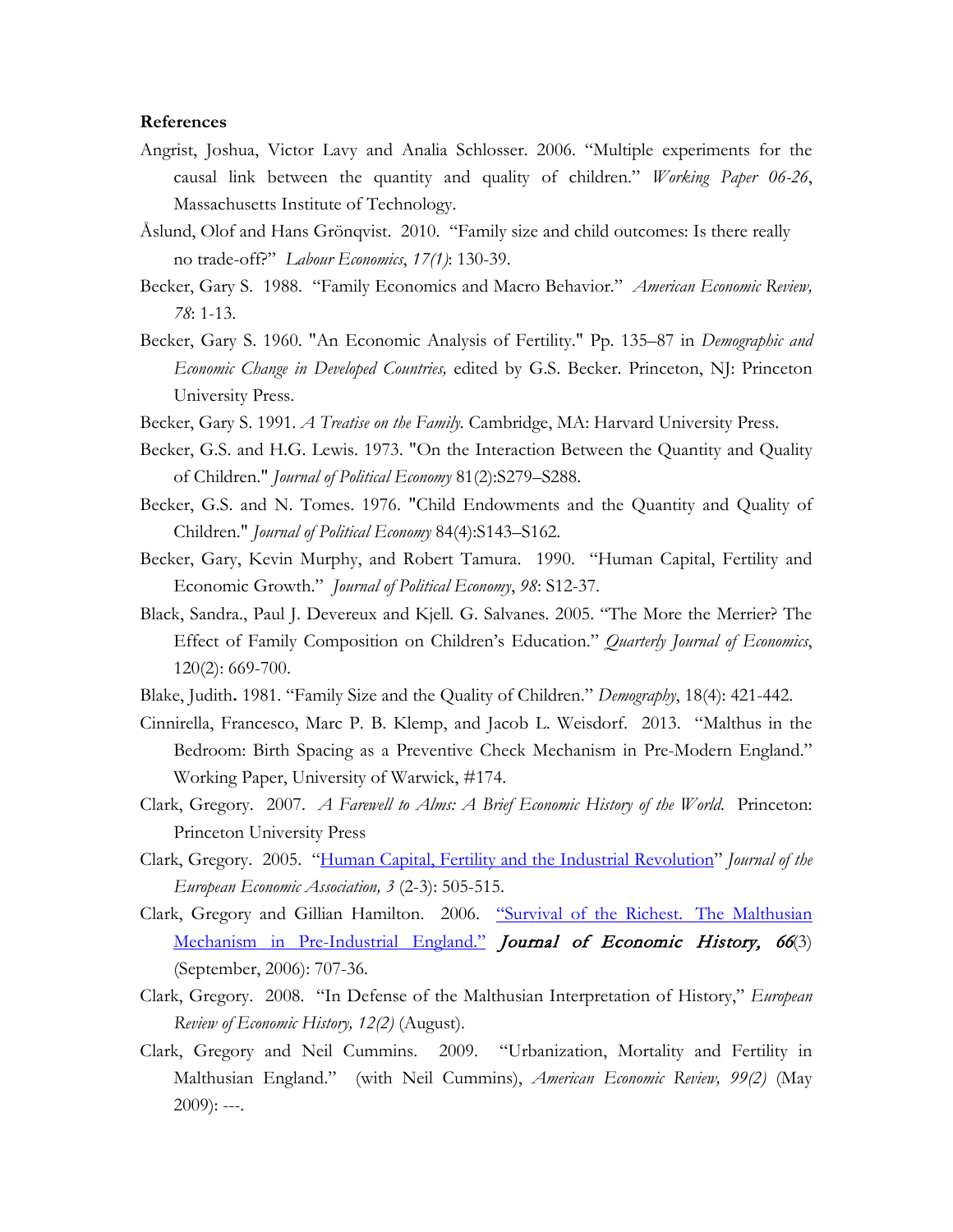- Clark, Gregory and Neil Cummins. 2014a "Intergenerational Wealth Mobility in England, 1858‐2012. Surnames and Social Mobility," *The Economic Journal* DOI: 10.1111/ecoj.12165
- Clark, Gregory and Neil Cummins. 2014b. "Malthus to modernity: wealth, status, and fertility in England, 1500–1879," *Journal of Population Economics*: Jan-27 DOI: 10.1007/s00148-014-0509-9
- Clement, Douglas. 2009. "Interview with Kevin Murphy." *The Region, Federal Reserve Bank of Minneapolis, 23(2)*: 14-23.
- Dahlberg, Johan. 2013. "Family influence in fertility: A longitudinal analysis of sibling correlations in first birth risk and completed fertility among Swedish men and women." *Demographic Research*, 29, 233-246. DOI: 10.4054/DemRes.2013.29.9
- Desai, Sonalde**.** 1995. "When are Children from Large Families Disadvantaged? Evidence from Cross-National Analyses." *Population Studies , 49*(2):195-210.
- Galor, Oded and Omer Moav. 2002. "Natural Selection and the Origin of Economic Growth." *Quarterly Journal of Economics*.
- Galor, Oded and David N. Weil. 1996. "The Gender Gap, Fertility and Growth." *American Economic Review*, *86*: 374-387.
- Galor, Oded and David N. Weil. 2000. "Population, Technology and Growth: From Malthusian Stagnation to the Demographic Transition and Beyond." *American Economic Review* 90: 806-828.
- Galor, Oded. 2011. *Unified Growth Theory*. Princeton: Princeton University Press.
- Goose, Nigel and Nesta Evans. 2000. "Wills as an Historical Source" in Tom Arkell, Nesta Evans and Nigel Goose (eds.), *When Death Do Us Part: Understanding and Interpreting the Probate Records of Early Modern England*. Oxford: Leopard's Head Press.
- Gottfried, Robert S. 1982. *Bury St. Edmunds and the Urban Crisis, 1290-1539*. Princeton: Princeton University Press.
- Grawe, Nathan D**.** 2009. Bequest receipt and family size effects. Economic Inquiry.
	- **\_\_\_\_\_\_\_\_ .** 2008. ["The Quality-Quantity Trade-Off in Fertility across Parent Earnings](http://apps.carleton.edu/curricular/econ/assets/200508.pdf)  [Levels: A Test for Credit Market Failure.](http://apps.carleton.edu/curricular/econ/assets/200508.pdf)" *Review of Economics of the Household,* 6(1): 29-45.
	- **\_\_\_\_\_\_\_\_ .** 2004. "Testing Alternative Models of the Quality-quantity Trade-off." Society of Labor Economists, San Antonio, TX.
- Guinnane, Timothy W. 2011. ["The Historical Fertility Transition: A Guide for Economists.](http://demographic-challenge.com/files/downloads/657de1cecd3e4cef9751b9e7df2c3287/dc_the-historical-fertility-transition.pdf)" Journal of Economic Literature, 49:3, 589–614.
- Jensen, Robert**.** 2005. "Equal Treatment, unequal outcomes? Generating gender inequality through fertility behavior." *Working Paper,* J. F. Kennedy School of Government, Harvard University
- Kaplan, Hillard S., Jane B. Lancaster, John A. Bock and Sara E. Johnson**.** 1995. "Does Observed Fertility Maximize Fitness Among New Mexican Men? A Test Of An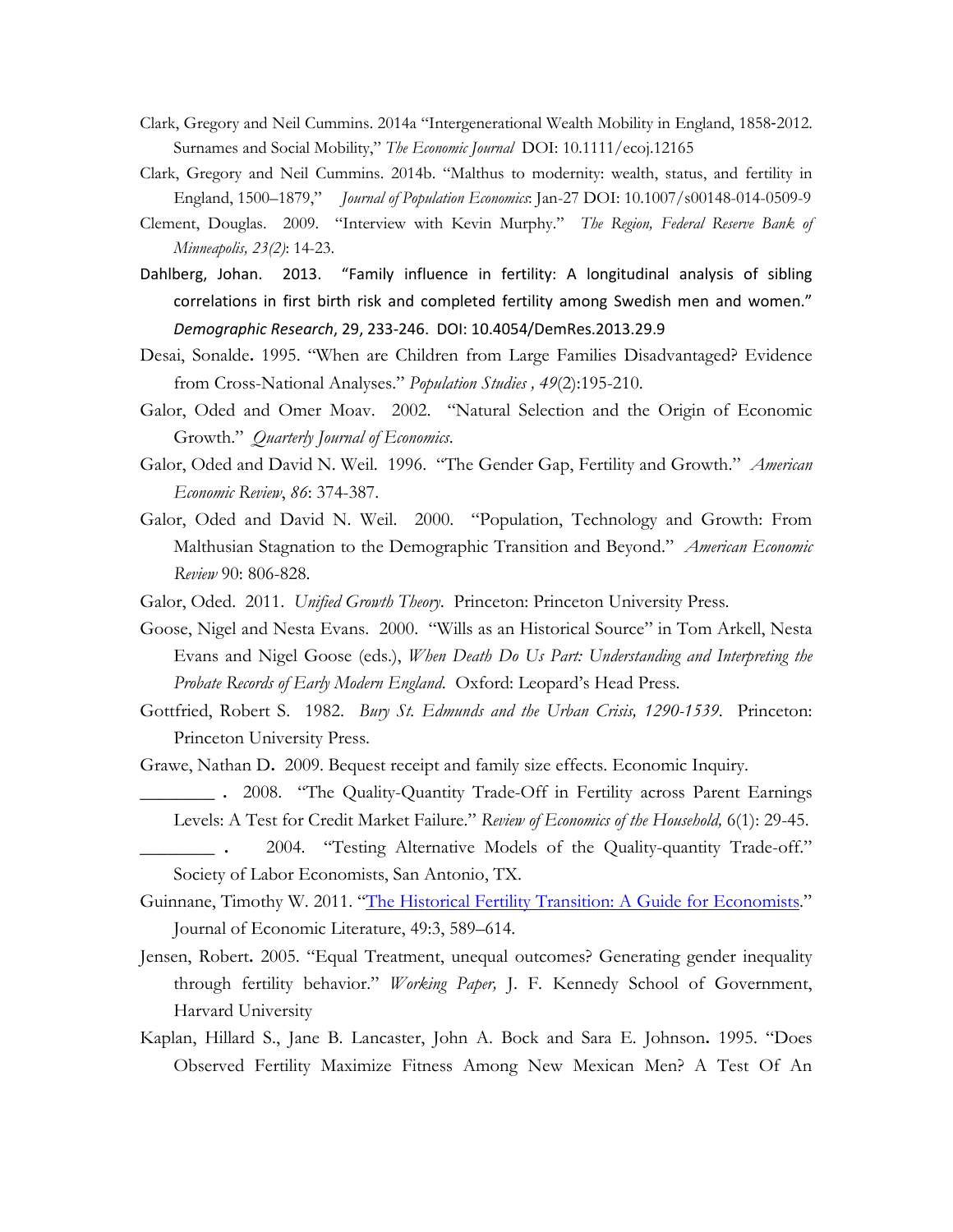Optimality Model and a New Theory of Parental Investment in the Embodied Capital of Offspring." *Human Nature* 6:325-360.

- Knodel, J. E. 1988. *Demographic behavior in the past. A study of fourteen German village populations in the eighteenth and nineteenth centuries.* Cambridge: Cambridge University Press.
- Lawson, David W. & Ruth Mace**.** 2009. "Optimizing modern family size: Trade-offs between fertility and the economic costs of reproduction." *Human Nature*
- Lee, Jungmin**.** 2004. "Sibling Size and Investment in Children's Education: an Asian Instrument." *IZA Discussion Paper 1323*.
- Li, Hongbin, Junsen Zhang, and Yi Zhu. 2008. "The Quantity-Quality Trade-off of Children in a Developing Country: Identification Using Chinese Twins." *Demography*, 45(1): 223-243.
- Lucas, Robert E. 2002. "The Industrial Revolution: Past and Future." In Robert E. Lucas, *Lectures on Economic Growth*. Cambridge: Harvard University Press.
- ONS (Office for National Statitics). 2010. Cohort Fertility, England and Wales, 2009 (Excel sheet 430Kb). [Digital Resource, accessed 05/09/2014]. Available at [http://www.ons.gov.uk/ons/rel/fertility-analysis/cohort-fertility--england-and](http://www.ons.gov.uk/ons/rel/fertility-analysis/cohort-fertility--england-and-wales/2009/cohort-fertility-2009.xls)[wales/2009/cohort-fertility-2009.xls](http://www.ons.gov.uk/ons/rel/fertility-analysis/cohort-fertility--england-and-wales/2009/cohort-fertility-2009.xls)
- O'Rourke, Kevin H., Ahmed S. Rahman, and Alan M. Taylor. 2013. "Luddites, the Industrial Revolution, and the Demographic Transition." *Journal of Economic Growth* 18(4): 373-409.
- Owens, A. Green, D.R., Bailey, C., and Kay, A.C. 2006. "A measure of worth: probate valuations, personal wealth and indebtedness in England, 1810-40" *Historical Research* 79 (205): 383–403.
- Qian, Nancy**.** 2006. "Quantity-Quality: The Positive Effect of Family Size on School Enrollment in China." mimeo, Brown University.
- Rosenzweig, Mark R. and Kenneth I Wolpin**.** 1980a. "Testing the Quantity-Quality Fertility Model: The Use of Twins as a Natural Experiment." *Econometrica*, 48(1): 227-240.
- Rosenzweig, Mark R. and Kenneth. I. Wolpin**.** 1980b. "Life Cycle Labor Supply and Fertility: Causal Inferences from Household Models", *Journal of Political Economy*, 88(2): 328-348.
- Rubenstein, W.D. 1977. "Wealth, Elites and the Class Structure of Modern Britain." *Past and Present.*
- Schultz, T. Paul**.** 2007. "Population Policies, Fertility, Women's Human Capital, and Child Quality," Economic Growth Center Yale University, Discussion Paper No. 954.
- Van Bavel, Jan. 2005. "The Effect Of Fertility Limitation On Intergenerational Social Mobility: The Quality–Quantity Trade-Off During The Demographic Transition." *Journal of Bio-Social Science.*